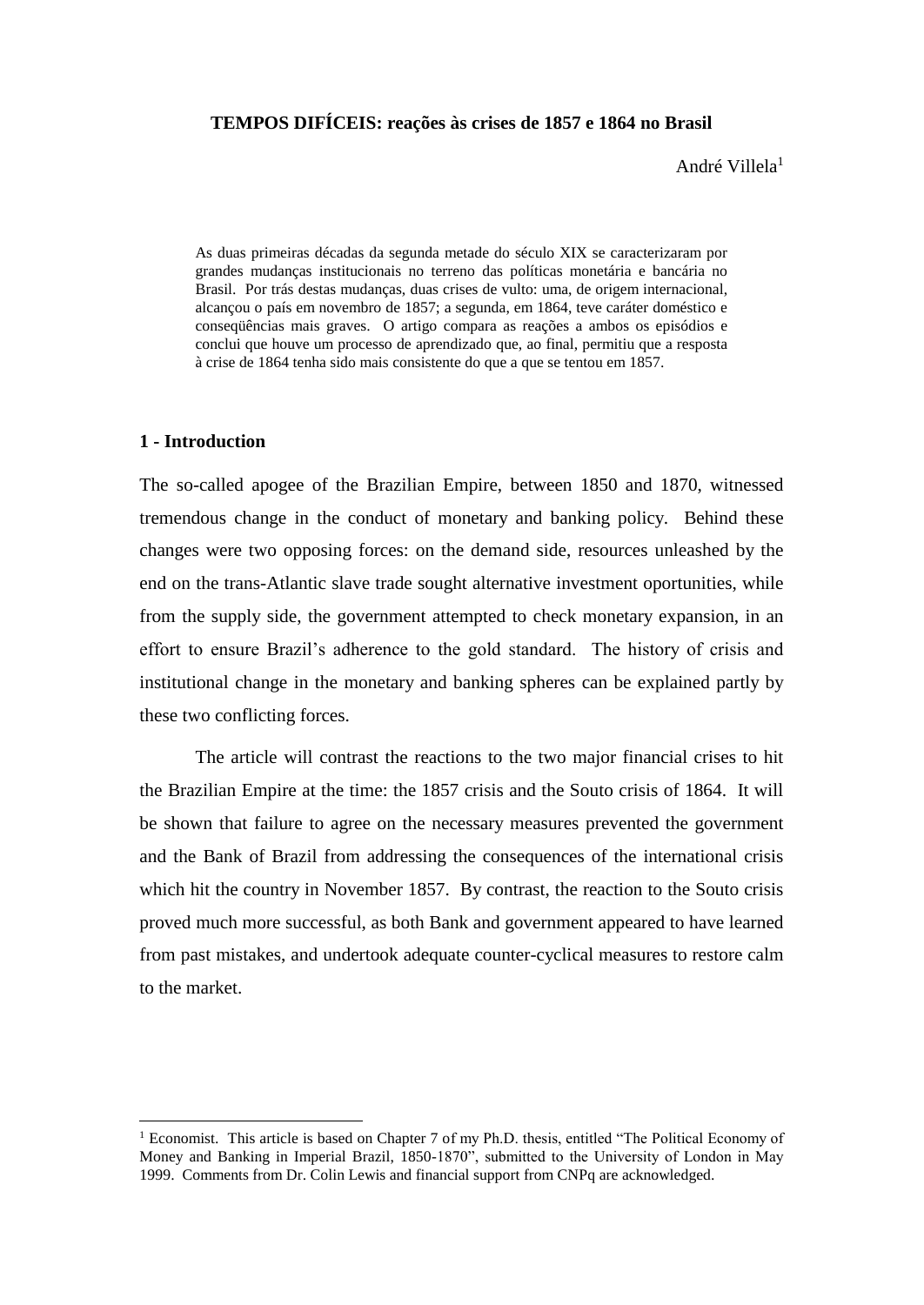## **2 - The 1857 and 1864 Crises: antecedents and developments**

# **2.1 - The 1857 Crisis**

In the early 1850s the banking system in Brazil consisted of a host of institutions dedicated mostly to bill discounting. These institutions were responsible, thus, for providing short-term capital to commercial activities, prominent among which were the coffee and sugar trade. When discounting bills of exchange, private banks (*casas bancárias*) made use of *vales*, or short-term promissory notes. The same instrument was preferred by the few joint-stock banks then in existence. Deeming the unchecked issue of *vales* incompatible with macroeconomic stability, the government decided to charter a semi-official note-issuing bank in 1853, the Bank of Brazil. This bank came into being as a result of the amalgamation of two existing *vale*-issuing banks, the Mauá-owned Bank of Brazil and the Banco Comercial do Rio de Janeiro. Amongst the responsibilities of the new institution were the yearly withdrawal of 2,000 *contos*' worth of Treasury notes from circulation, which would comprise an interest-free loan to the government. Moreover, the Bank was expected to help the latter in maintaining the exchange rate at close to its gold parity of 27 pence to the *milréis*. To that end, notes issued by the Bank of Brazil were to be redeemed by gold or government paper, at the Bank's discretion. Furthermore, total issues were limited to twice the amount of gold and Treasury notes held in its reserve fund. In short, by granting a monopoly of issue of convertible notes to the Bank of Brazil, the government sought to ensure macroeconomic stability, while meeting growing demands for monetary growth.

In mid-1857, as the coffee sector started to experience a shortage of labour, wages and the price level also increased, leading to demands for an expansion of the money supply.<sup>2</sup> The accompanying requests for authorisation to incorporate new banks of issue were met with sympathetic ears by Minister of Finance Bernardo de Souza Franco. From late August Souza Franco gave permission for the establishment of six new banks of issue (out of a total of 50 requests), thus breaking the monopoly hitherto held by the Bank of Brazil. The rules governing the issue of notes were similar for all six banks, and broadly in line with those that applied to the Bank of Brazil. They could issue notes to bearer, redeemable on sight in gold or Treasury

<sup>2</sup> *Relatório do Ministério da Fazenda* 1858, p. 4. Hereafter, *RMF*.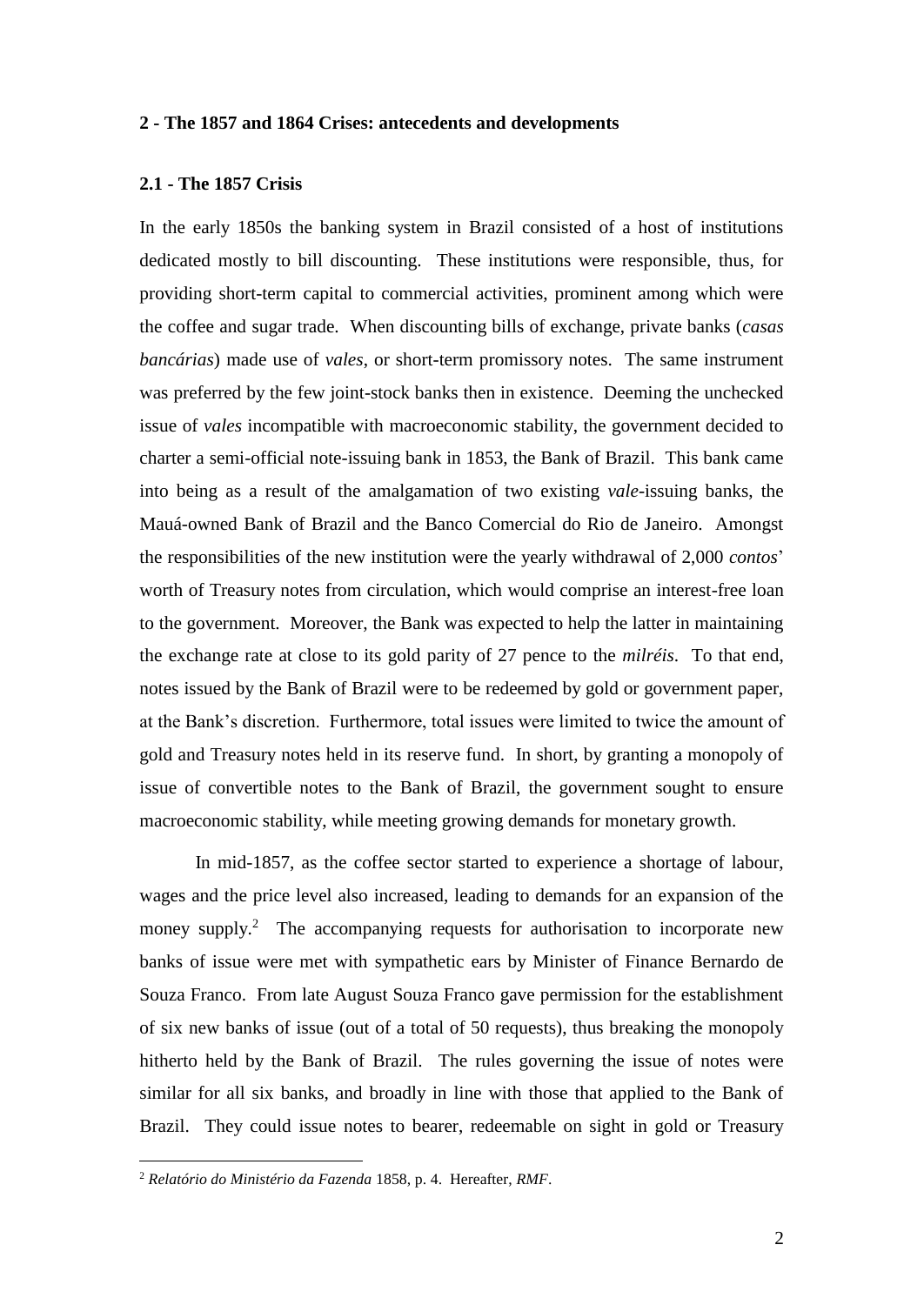notes, to an amount equal to their respective paid-in capital. Notes were to be backed by consolidated government debt (*apólices*), and shares of railways and other companies benefiting from government profit guarantees.

Crucially, creation of the new banks of issue was not done by means of a law, as had been the case in 1853 with the third Bank of Brazil. Instead, it was an act of the Executive, taken during the parliamentary recess. In doing so, Souza Franco was moving into a legal "grey area". In fact, banking legislation fell into the broader rules governing incorporation, as laid down in the 1850 Commercial Code. Article 295 of the said legislation determined that corporations could only start operations after obtaining authorisation from the government and, when these operations entailed a special privilege, pending legislative approval. $3$  Clearly, the issue of banknotes was a privilege and recognised as such when the Bank of Brazil was incorporated. Moreover, Art. 15, para 17, of the imperial Constitution delegated to the General Assembly the task of 'determining the weight, value, inscription, type and denomination of coins  $(...)'$ <sup>4</sup>. This further suggested the need for legislative sanction when allowing banks of issue to be established. None of this deterred Souza Franco from his objective of meeting, even if only partially, the demands for an expansion of the volume of credit.

Be that as it may, misfortune had it that the bold policy shift promoted by Souza Franco coincided with a major crisis at the international level. It was triggered by the dramatic drop in some commodity prices, following bumper cereal and wool production in the United States and Eastern Europe, after the end of the Crimean War. The failure of the Ohio Life Insurance and Trust Company, in August 1857, led to a panic in the American market, requiring the shipment of gold from Britain. In order to stem the drain on its reserves and ensure the functioning of the gold standard, the Bank of England increased its discount rate to 10%, causing a re-diversion of capital to London, and the spread of panic to continental markets. News of the crisis in the United States arrived in Rio on 13 November, soon followed by packets from Europe bringing

<sup>3</sup> Law 556, 25 July 1850.

<sup>4</sup> See *Constituições do Brasil*, p. 19.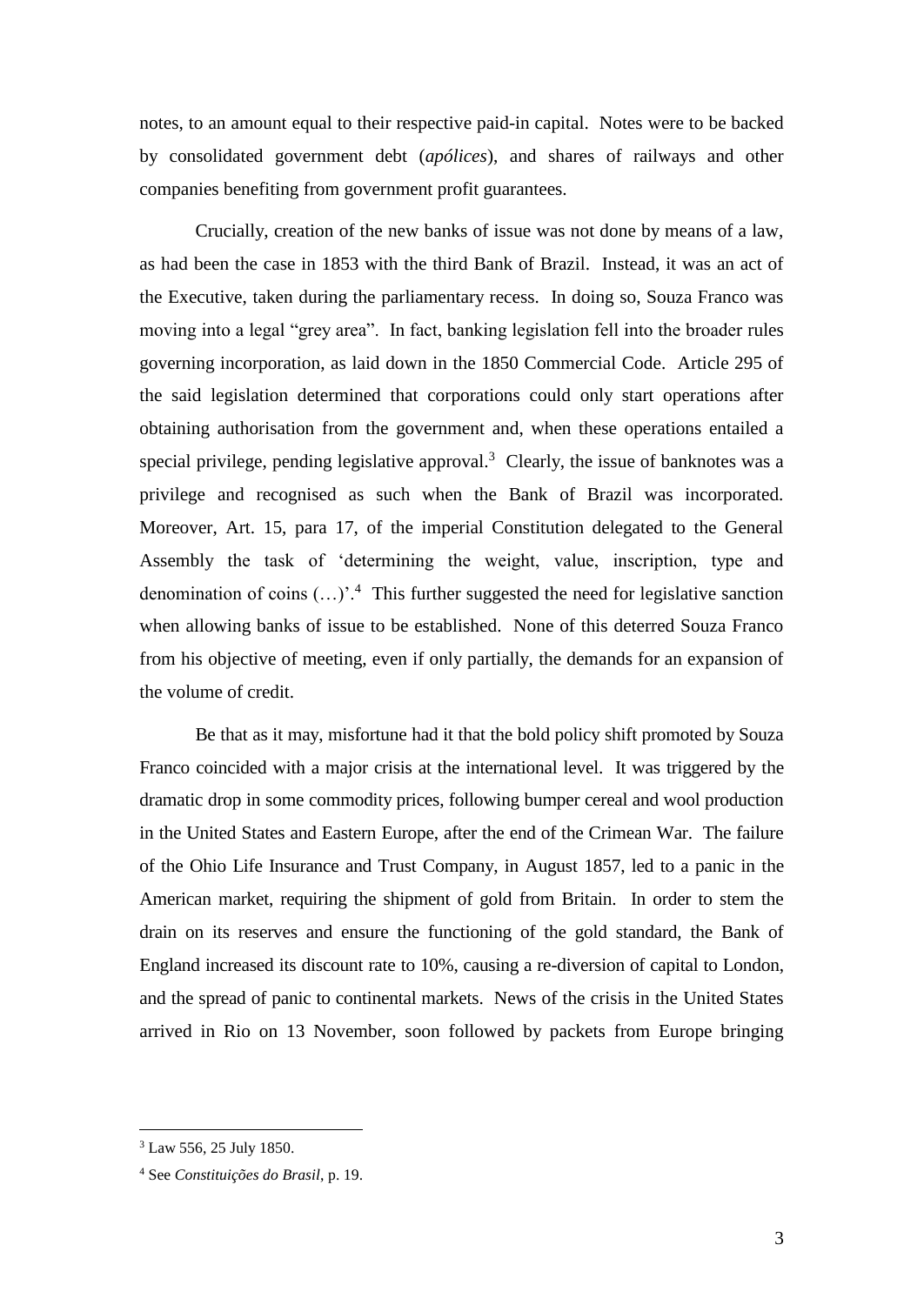accounts of interest rate rises in London.<sup>5</sup> This came barely three months after the first of the governmental decrees was promulgated and, it must be stressed, before any of the new banks started issuing notes.<sup>6</sup> Foreign trade was badly hurt in Rio and in some of the major ports in the provinces, as creditors in Hamburg demanded immediate settlement of commercial debts. At the same time, the practice of purchasing goods on consignment was suspended, as orders placed in Europe were required to be accompanied by the corresponding payments in hard currency.<sup>7</sup> Business in Rio came to a virtual standstill.

#### **Table 1**

**Bank of Brazil, Head Office: selected indicators, June 1857-June 1858**

| Month/Year   | Fundo Disponível | Notes in Circulation | Value of Portfolio |
|--------------|------------------|----------------------|--------------------|
| June 1857    | 13,125.7         | 32,804.9             | 40,193.7           |
| July         | 13,049.8         | 33,366.8             | 38.895.4           |
| August       | 13,467.1         | 32,983.5             | 38.404.6           |
| September    | 12,872.1         | 29,312.9             | 39,009.9           |
| October      | 12,848.2         | 30,208.4             | 41,426.4           |
| November     | 11,322.7         | 30,522.3             | 46,424.5           |
| December     | 10,859.3         | 33,175.0             | 51,836.6           |
| January 1858 | 11,105.8         | 31,084.8             | 49,538.5           |
| February     | 10,994.1         | 28,858.1             | 47,668.3           |
| March        | 9,978.8          | 27,131.6             | 46,210.5           |
| April        | 8,877.3          | 24,545.9             | 43,843.4           |
| May          | 8,829.6          | 23,418.4             | 42,965.2           |
| June         | 8,753.0          | 25,607.0             | 45,780.0           |

(in *contos*)

Source: Banco do Brasil, *Relatorio Apresentado á Assembléa Geral dos Accionistas pelo Presidente do Banco*, 1857 and 1858.

At first, the Bank of Brazil suffered a run for redemption of its notes in gold. The Bank obliged, in an attempt to calm the market. Yet, it was aware of the limits to

<sup>5</sup> For details, see *Relatorio da Commissão de Inquérito Nomeada por Aviso do Ministério da Fazenda, de 10 de Outubro de 1859*, undated.

<sup>6</sup> There is the possibility, of course, that the simple news of the imminence of new banks entering the market could have provoked a run for sterling and corresponding depreciation of the *milréis*, even before the banks actually started their operations. Nevertheless, quotations in the Rio Bolsa show a stable *milréis*, at above par, until early December, when news of the crisis finally reached the city and provoked a run for sterling. Exchange-rate quotations are in Junta de Corretores de Fundos Públicos da Cidade do Rio de Janeiro, "Livro de Registro Official de Cotações de Títulos e Valores", various issues, Arquivo Nacional, P8 13203.

<sup>7</sup> See M. B. Levy and A. M. R. de Andrade, "El Sector Financiero y El Desarollo Bancario en Río de Janeiro (1850-1888)", in C. Marichal and P. Tedde (eds.) *La Economia Financiera y la Formación de la Banca Central en España y Latinoamerica.* Madrid, Banco de España, 1993.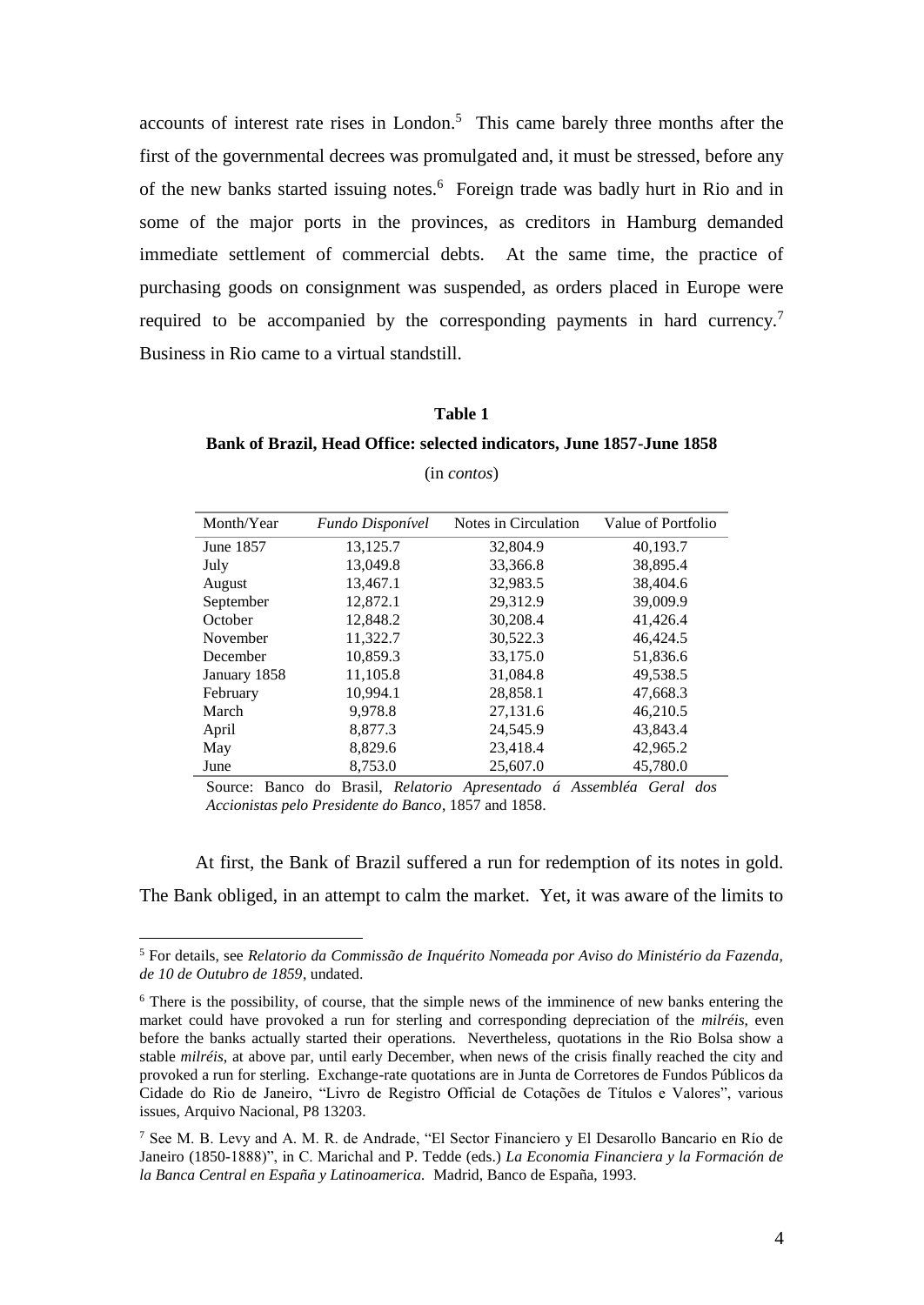its efforts. The difficult balancing act that it was forced to perform was clearly perceived by its directors. At the same time that the Bank had an interest in (and felt a duty to) meeting demands from the market, on the other it had to maintain the level of its reserves. As tension increased, businesses brought an increasing amount of bills to be discounted at the Bank. From an average of 42,000 *contos* in September-November, the Bank's portfolio increased to just under 52,000 *contos* in December.<sup>8</sup>

In his 1858 report, the president of the Bank of Brazil stated that in late December 1857-early January 1858 the Bank was following what became known as "Bagehot's rule" in the case of financial distress. This meant lending liberally - and dearly. Its (inter-bank) rates of discount were increased from 8% to 10% on 15 December, and to  $11\%$  on the  $23<sup>rd</sup>$ . For other businesses, the rates, when discounts were available, were as high as 15%.

As the drain on its reserve fund continued, the Bank felt that its potential note issues - and, hence, the volume of discounts it was able to carry out - was being compromised. As a result, on 27 November the Bank unilaterally decided to suspend convertibility of its notes into gold. Shortly afterwards, the government let it be known that it was willing to help the Bank reinforce its reserve fund by means of a guarantee on a loan of the equivalent of 3,000 *contos* (£340,000), to be arranged in London.<sup>9</sup> On 1 December, the first of a series of memoranda was exchanged between Bank and government. The Bank indicated that 3,000 *contos* were insufficient to restore calm to the market, and that until it could gauge the actual extent of demand for bills of exchange, some £600,000 would be needed. The second Bank memorandum, in turn, called attention to the extent of the drain in its reserve fund and the effect this was having on its ability to pursue regular discounting activities. The Bank then asked the government to be allowed to increase the limit of its note issue from three to four times the reserve. Three days later the government replied in the affirmative to these requests, although the wording of its two memoranda was vague. Briefly, the government stated that it was conscious of the need to maintain both

<sup>&</sup>lt;sup>8</sup> This increase should not be considered a seasonal phenomenon, as in previous years there had been little change in the Bank's portfolio at the end of the year.

<sup>9</sup> These 3,000 *contos* represented the amount of Treasury notes that the Bank had already withdrawn from circulation, and which, according to Article 60 of its statutes, served as a ceiling to the guarantees that the government could provide on such occasions.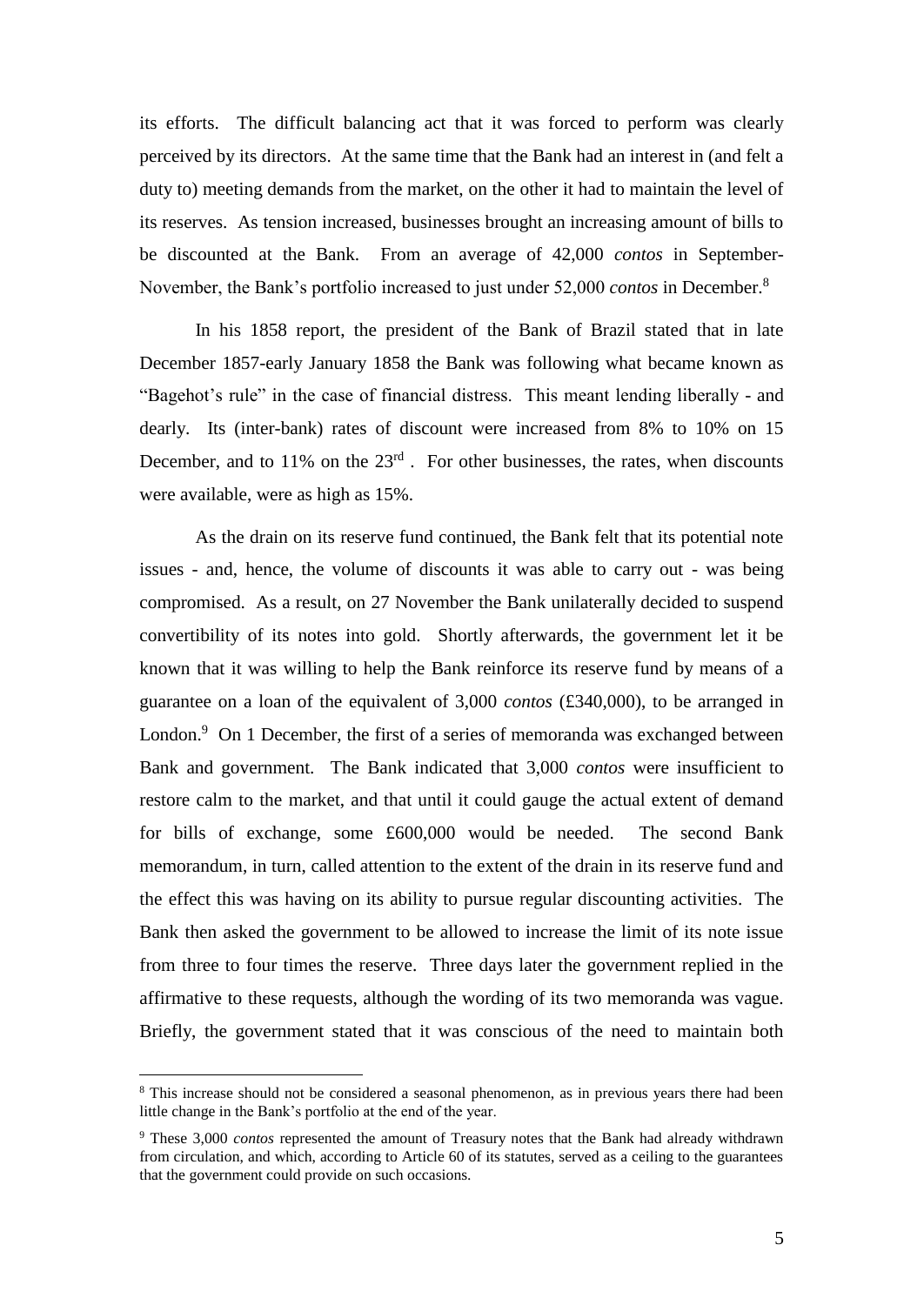internal (i.e., discounts) and external (exchange rate) stability and would do its utmost to help the Bank. Nevertheless, Souza Franco did not commit himself to a specific amount for the guarantees.<sup>10</sup> Soon afterwards, an operation to prop up the rate of exchange began.

The strategy consisted of selling drafts on London (guaranteed by the Treasury) at a relatively appreciated rate of exchange. The first draft, totalling £100,000, was made on the Union Bank of London, on account of a credit which that bank had offered to the Bank of Brazil earlier in the year. One month into the operation, the exchange rate continued to fall. Since the arrival of news of the panic overseas, the *milréis* had dropped by about 15%, being quoted at 23½d and 24d on 31 December. On 9 January, Souza Franco sent a new memorandum to José Pedro Dias de Carvalho, acting president of the Bank, enquiring about his plans to sustain the rate of exchange. On the same day, Dias de Carvalho replied that the Bank was willing to continue selling drafts on London, so long as the government would furnish it with the necessary Treasury notes to compensate for the loss of gold from its reserve fund. The government obliged, putting 1,000 *contos* at the disposal of the Bank, which went on to sell  $\text{\pounds}200,000$  worth of drafts in the market, at the rate of 25d. With this operation the government sought to force the rate of exchange up by increasing the supply of sterling.

By late January 1858, when the packets brought news of a worsening of the crisis in Europe, the Bank found difficulty in finding bills of exchange locally for purchase. This ultimately forced it to dip into its own reserves, leading to further losses of gold. In light of this, and in an effort to safeguard the fund, it once again took unilateral action. This time by deciding to shift its efforts from defence of the rate of exchange to concentrating on providing discount facilities to the domestic market. In a reversal of the previous trend, its discount rate for the best private paper was lowered from 11% to 10% on 27 January, and then to 9% on 10 February.

Meanwhile, the decline in the value of the *milréis* would persist - the exchange rate reached 22¾ on 4 March 1858. On 10 March, as the deadline for the handing-in of the semi-annual instalment of 1,000 *contos* in Treasury notes to the Caixa de

<sup>&</sup>lt;sup>10</sup> See "Reserved Memorandum" from Souza Franco to José Pedro Dias de Carvalho (acting president of the Bank of Brazil), 4 December 1857, in *RMF* 1857, Annex, p. 6.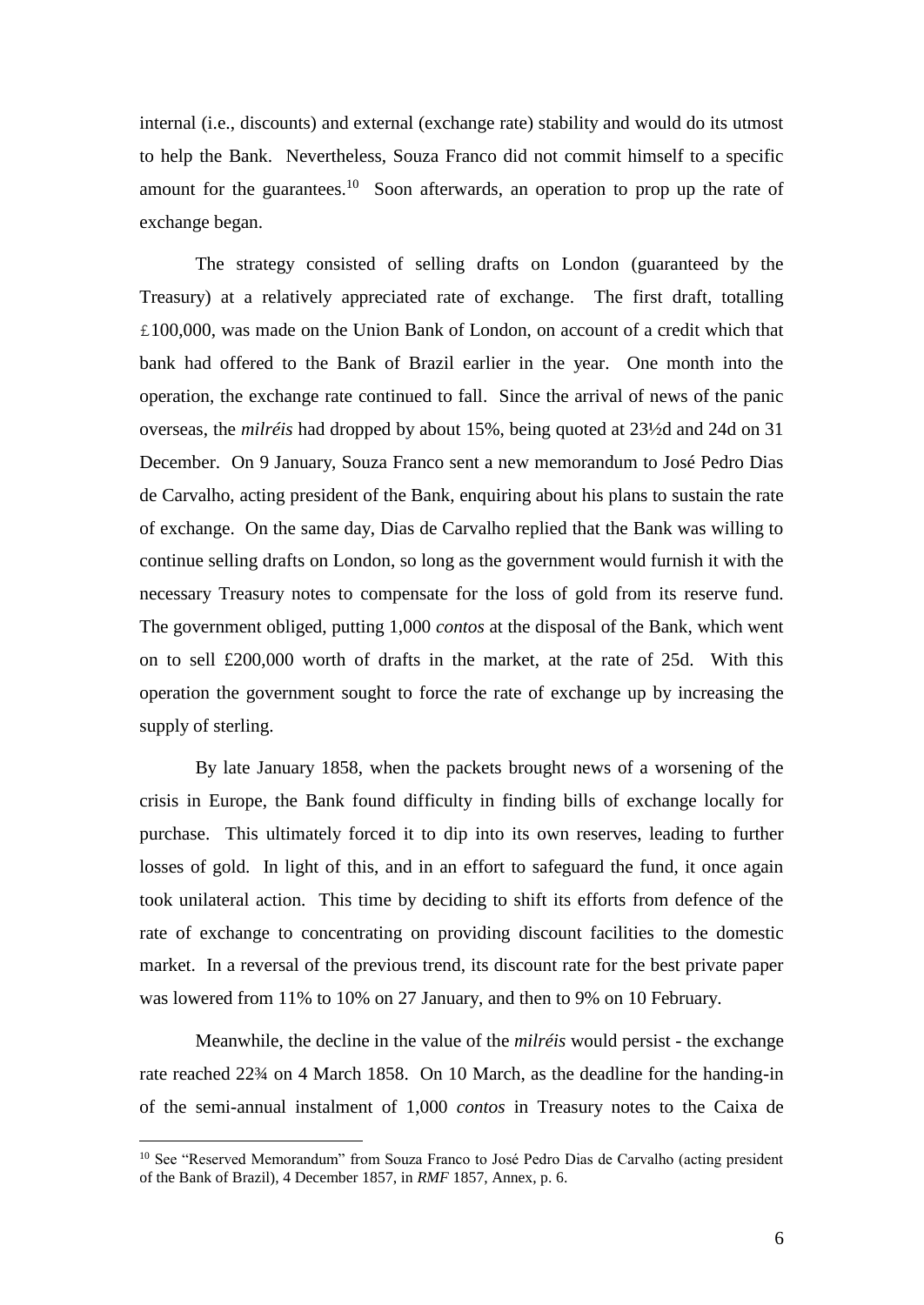Amortização drew near, the directors of the Bank decided to bring 700 *contos* from the offices in Bahia and Pernambuco to reinforce the reserve fund at the head office. Two days later, the Bank again turned to the government, calling its attention to the problems caused by the export of the silver coins still in circulation, and used as small change. The Bank believed this could only be stopped if additional efforts were employed to force up the rate of exchange. It would be willing to draw on London at the rate of 25d, provided that the Treasury gave the usual guarantees and exempted the Bank from any obligation concerning a timetable for the shipment of bills to London.

Souza Franco's reply came on the same day, 12 March. He made it clear that he found the Bank's proposal too vague, for no specific figure was attached to the amount of guarantees sought from the government. Moreover, and as a sign that he was losing patience with what he perceived as foot-dragging on the part of the Bank, Souza Franco affirmed that the government had decided to undertake the defence of the rate of exchange directly through the Treasury, without the Bank's help. Nevertheless, Souza Franco kept the door open. He was willing to extend the same guarantees as before should the Bank publicly announce that it would be drawing up to £400,000 at a rate not lower than 251/2 by the March packet and up to £200,000 (at a rate of at least 26d) by the April packet. The Minister demanded a prompt reply from the Bank to what turned out to be his last offer.<sup>11</sup>

According to the *Relatório da Fazenda* of 1857 the Bank of Brazil refused this last offer from the government, dated 12 March. As a result, the Minister of Finance immediately turned elsewhere for help.<sup>12</sup> At 2:00 p.m., soon after the messenger arrived at Souza Franco's office with news of the Bank's position, the Minister had Mauá summoned.<sup>13</sup> On the very same day, the Barão, through the Mauá, MacGregor Bank, announced he would be selling 90-day bills of exchange at the rate of 25½d on the packet boat about to depart, a rate which was followed by other institutions. The total planned amount put at the service of his scheme to prop up the exchange rate would be as follows: £400,000 in March, £200,000 in April, £150,000 in May and, finally, £60,000 in June. This declining scale of drafts attests to Mauá's confidence in

 $11$  Ibid, p. 12.

<sup>12</sup> Ibid., p. 9.

<sup>13</sup> See J. Caldeira, *Mauá*: *empresário do Império* (Rio de Janeiro, Cia. das Letras, 1995), p. 338.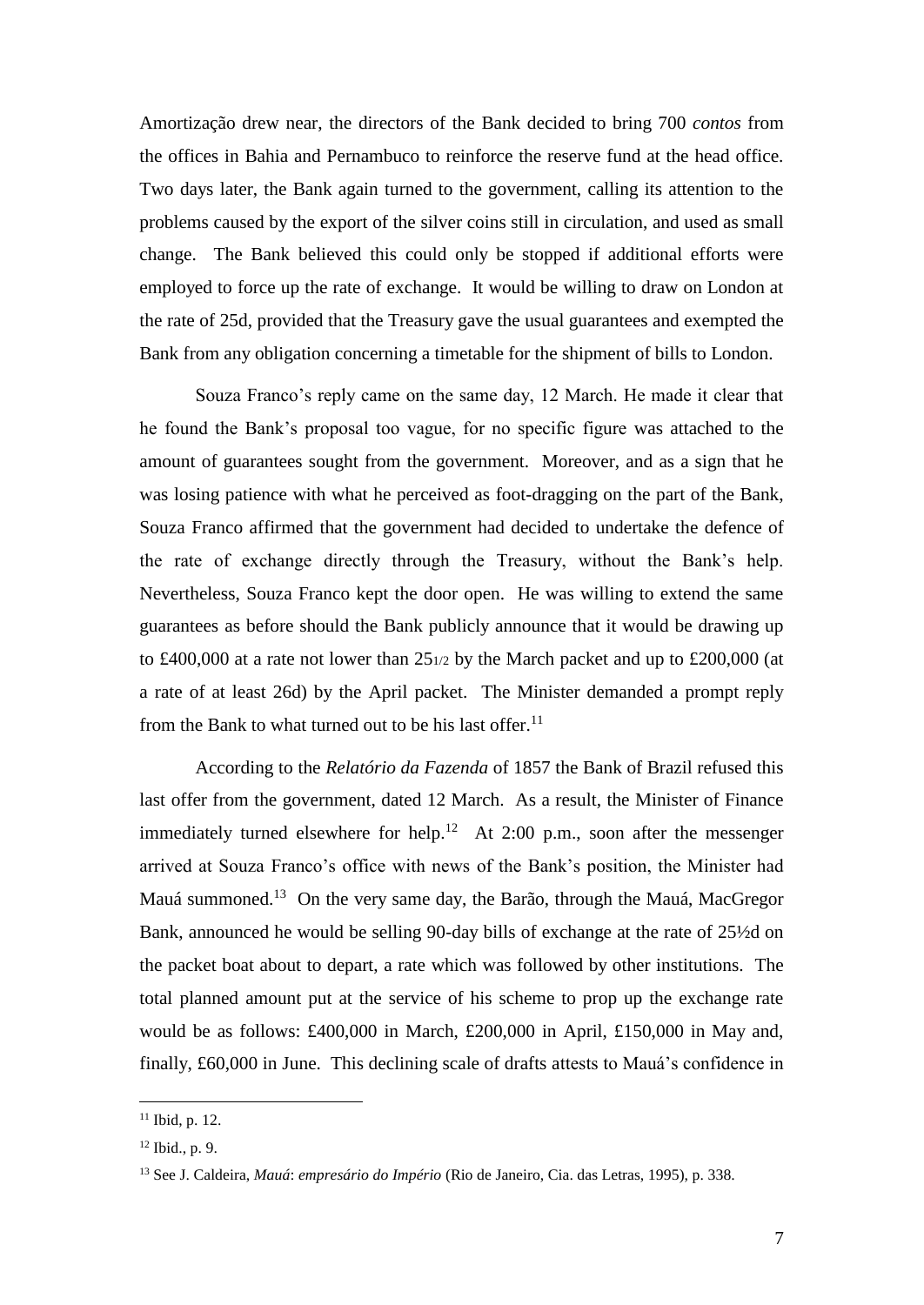the success of measures to re-establish the value of the *milréis*. In practice, Mauá would sell bills of exchange from the Brazilian office of his bank, drawn on its London branch, and guaranteed (up to £750,000) by the Treasury's reserves in that city. After being bought in Rio, the bills still had to be shipped to London, to be presented in 90 days. The bills would then be paid for in London with the Treasury's money and then sent back to Brazil, where the final settlement between the Mauá Bank and the Treasury would occur. In all, the process would take some 150 days.<sup>14</sup>

Fundamentally, the Barão was placing a bet against the market, by selling large amounts of the commodity perceived as most valuable at the time (sterling), in exchange for the discredited domestic currency. His reasoning for embarking on such an operation was as follows. The extent of the devaluation of the *milréis* since the outbreak of the commercial crisis, he estimated, was not warranted by any indicator of the "fundamentals" of the Brazilian economy, to use a modern term. The balance of payments was momentarily in deficit, largely as a result of a drop in the international demand for commodities exported by Brazil, specially coffee, the price of which, however, was hardly affected. Mauá thought he knew by what amount the balance of payments was in the red and, also, what the supply of bills of exchange would be in the near future. If his estimates were right, there was room for (in this case stabilising) speculation on his part. Also, given the existence of a mass of other speculators ready to bet against him (and ultimately the domestic currency), the opportunity to make a fortune - and prove them wrong in the process - was all too real.

In June 1858, as the time to settle accounts with the Treasury drew near, the players would finally have to show their hands. Winners and losers would soon be known. In England, business had returned to normal, and interest rates were lowered to 2.5%. In the meantime, the Brazilian market was about to become awash with sterling, as the government finalised details in London of a loan of approximately £1.4 million, directed towards the nationalisation and extension of the D. Pedro II railway. When news of this deal reached Rio, in June, the rate of exchange - which had been quoted at 25½ since the beginning of Mauá's rescue operation in mid-March - rose to 27d (18 June), only to fall back to 25½d five days later. The pressure for appreciation of the currency, however, had made itself felt. In early July the government withdrew

<sup>14</sup> Ibid., p. 346*.*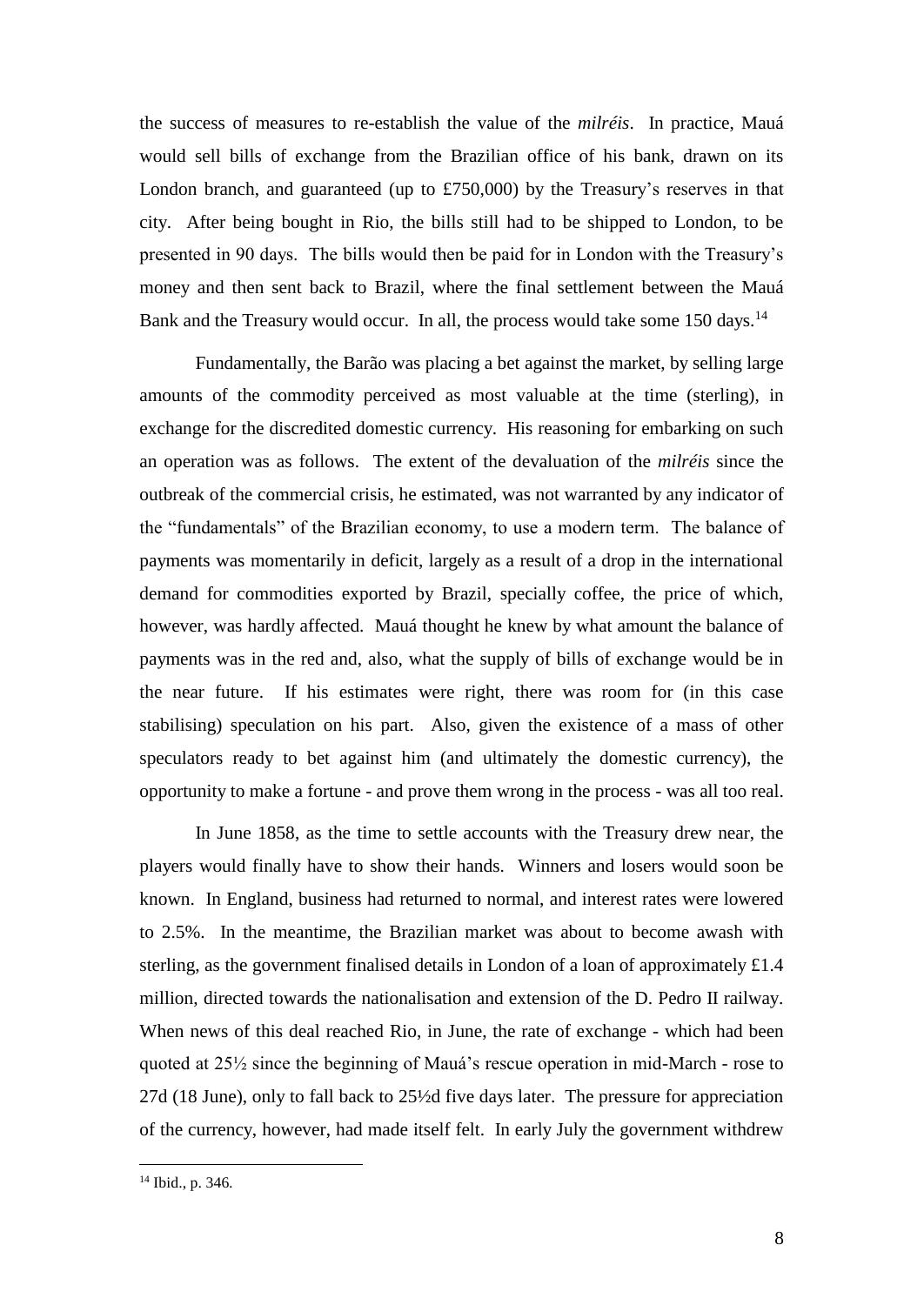its guarantees on the drafts on London. Meanwhile, holders of bills of exchange became increasingly nervous at the prospect of having to sell sterling at a lower price than they had paid earlier, in order to meet pressing expenses in local currency. As August approached, so did the peak period in coffee shipments from the interior in  $Rio.<sup>15</sup>$  Accordingly, demand for the hitherto shunned *milréis* increased, adding pressure for the appreciation of the exchange rate, and allowing Mauá to settle his debts with the Treasury, with considerable gain for his bank.

In mid-August, judging that the worst was over, the government demanded that the Bank of Brazil resume the exchange of its notes for gold, on demand. On 25 August, convertibility was restored at the Bank of Brazil and the rate of exchange reached near par, at 265/8d. The crisis was officially over, but it would leave a lasting legacy on both policy and debate on monetary matters in Brazil. There were 90 bankruptcies across the country and in Rio alone losses amounted to 20,000 *contos*   $(E1.7 \text{ million})$ .

### **2.2 - The 1864 Crisis**

1

One of the major consequences of the 1857 crisis was the strengthening of the position of opponents of Souza Franco's liberal views on money and banking. Led by Minister Ângelo Muniz da Silva Ferraz, advocates of monetary orthodoxy succeeded in approving the infamous Law of Impediments (Law 1083 of22 August 1860) and Decree 2685, of 10 November 1860. In an effort to prevent what was deemed irresponsible monetary growth, both pieces of legislation imposed controls on the expansion of issues of unbacked banknotes. Essentially, the existing banks of issue were given a timetable to restore convertibility, under penalty of being forced to contract their outstanding issues. As a result, the Bank of Brazil agreed to take over the issuing rights of its two competitors in Rio, the Rural & Hipotecário and the Comercial & Agrícola.

Despite the Bank's efforts to meet the demands of the market for credit, in September 1862 the city of Rio experienced a dress rehearsal of what would later turn

<sup>&</sup>lt;sup>15</sup> Coffee shipments to Rio occurred throughout the year, but peaked between August and November. See J. Sweigart, *Coffee Factorage and the Emergence of a Brazilian Capital Market*, *1850-1888* (New York, Garland Publishing, 1987), p. 111.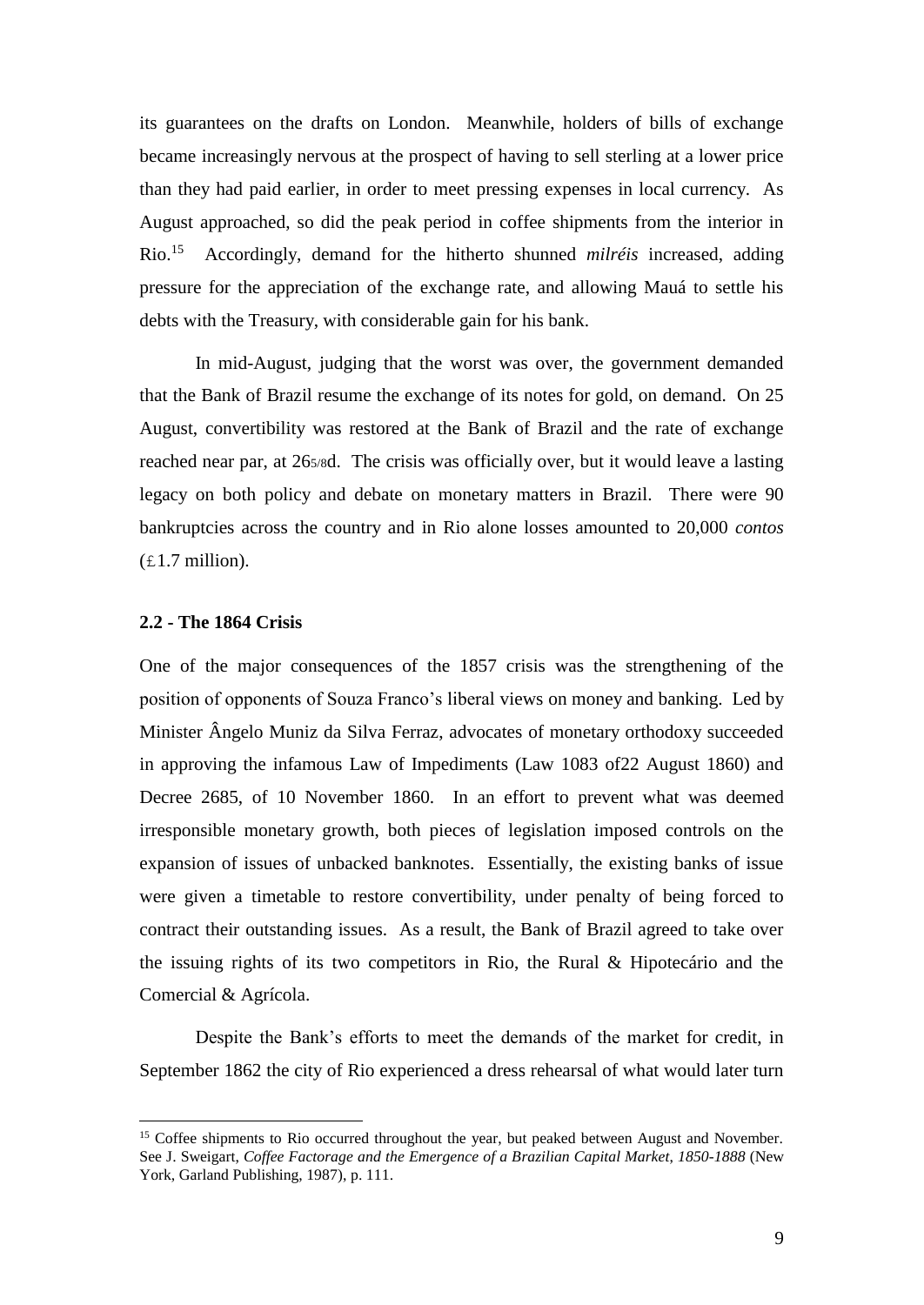out to be the major commercial crisis in the history of the Empire. A seasonal drain of specie, once again, was credited with causing illiquidity in the capital. Resources were being channelled to finance the booming cotton sector in the province of Maranhão, which had benefited from the outbreak of the American Civil War.<sup>16</sup> Several private banks (*casas bancárias*) in Rio went under, and those that survived required the assistance of more liquid institutions in the market.

On 18 May 1863, additional signs of what would be a major financial crisis were looming on the horizon. The *casa bancária* of Antonio José Alves Souto & Cia. (Casa Souto), Rio's largest non-corporate private bank, sent an urgent request to the Bank of Brazil. It asked for the 'necessary amount (of money) to satisfy the commitments of that day, given that the resources with which it was counting were not forthcoming'.<sup>17</sup> In spite of the reluctance of some directors, who pointed to Souto's virtual insolvency, the Bank raised their credit limit from 14 thousand to 20 thousand *contos* (£2.3 million).<sup>18</sup>

For much of the remainder of 1863 and well into 1864 the minutes of the meetings of the directors of the Bank of Brazil reveal little but discussions over the day-to-day operations of the Bank, the exception being allegations of mismanagement in the operation of some of its *caixas filiais*. Until at around 10 a.m. on 10 September, and without prior notice, José Antônio Alves de Souto suspended operations at his bank, in the centre of town. The news soon spread to the rest of the city, leading to a run on other *casas bancárias*. At 3:00 p.m. a mass of people had gathered in the financial district of Rio de Janeiro, at the Rua Direita, demanding prompt redemption of paper issued by the main banks. Police were called to ensure the safety of bankers and prevent disturbances. The Bank of Brazil, unlike most of its competitors, was not subject to a run. Gold withdrawals from its reserve fund on 10 September amounted to just over five *contos*. On that day it did, however, act as a lender of last resort, helping *casas bancárias* to the tune of 2,870 *contos*, most of which was taken-up by

<sup>16</sup> See J. Schulz, *A Crise Financeira da Abolição* (São Paulo, Edusp, 1996), pp. 41-2.

<sup>&</sup>lt;sup>17</sup> Meeting of the Board of Directors of the Bank of Brazil on 18 May 1863, cited in C. Pacheco, *História* do *Banco do Brasil* (Banco do Brasil, 1973, 4 vols.), Vol. IV, p. 7.

<sup>18</sup> Ibid.*,* p. 8.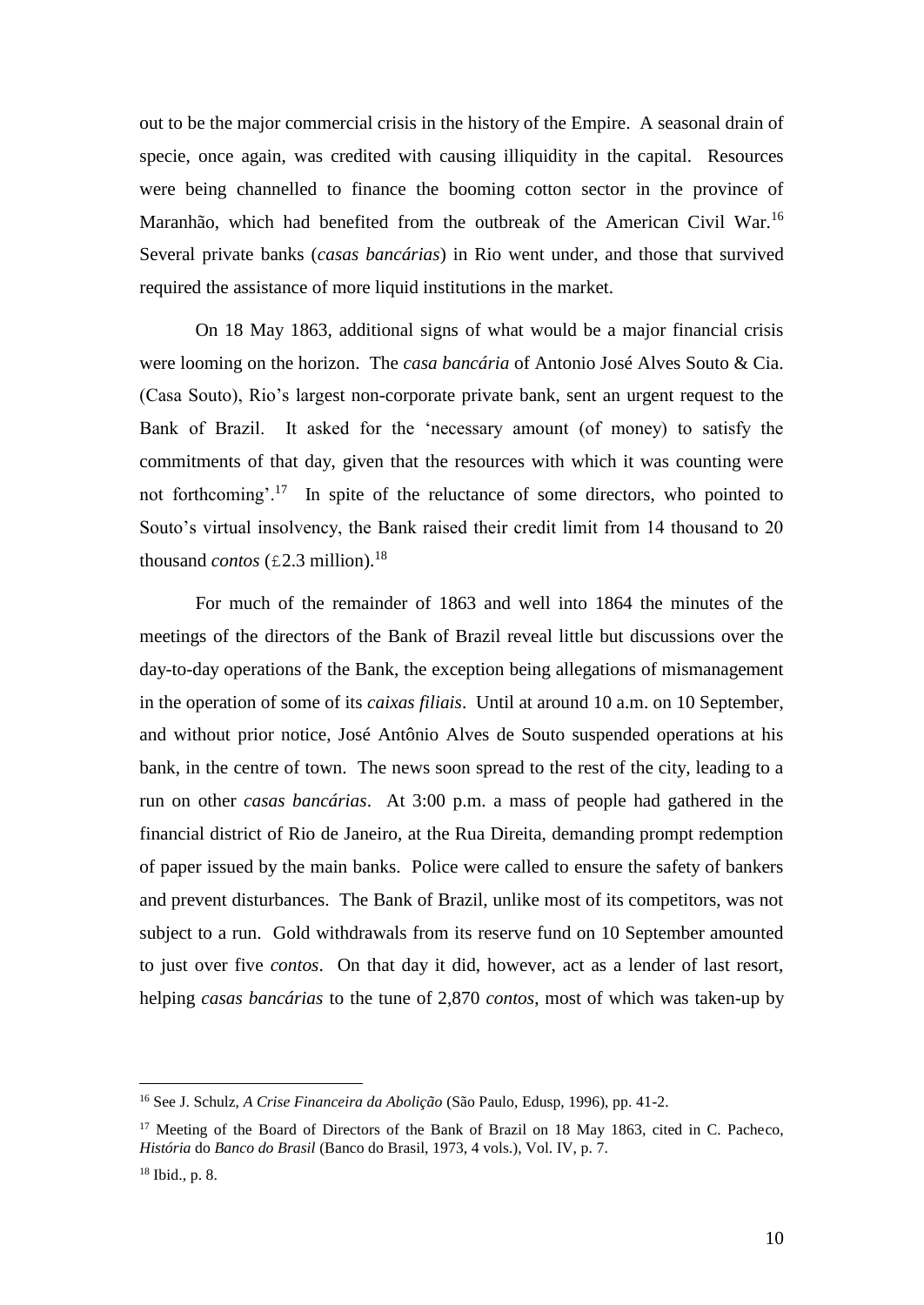the house of Montenegro, Lima  $& Co.<sup>19</sup>$  Unlike the events of 1857, the Bank of Brazil was keenly aware of its crucial position in the Rio money market. Accordingly, it spared no efforts in providing discounting facilities for institutions experiencing hardship. At the same time, it sought support from the government in allowing a relaxation of the limits on note issues, and the suspension of convertibility.<sup>20</sup>

Contemporaries initially claimed that the Bank of Brazil precipitated the crisis, by refusing to advance Souto a "mere 900 *contos*" to help it settle its commitments on that fateful September day.<sup>21</sup> This is not an accurate description of events. The minutes of the extraordinary meeting of the board of directors of the Bank of Brazil, convened on 10 September at 2:00 p.m., reveal that the house of Souto had never asked the Bank to advance that amount. Instead, they show that Souto had simply approached an inspector of the Bank (Coelho de Castro) and sought his advice on how to proceed in face of its adversities, to which Castro replied with the recommendation that Souto suspend operations.<sup>22</sup> The extraordinary board meeting decided that the Bank suggest to the government the liquidation of the Casa Souto, under the supervision of its main creditors. The Bank felt that small investors should have priority in receiving their money, after which the remaining creditors would attempt to agree on conditions for the final liquidation. To that end, the Bank would be willing to receive on deposit the outstanding bills of small investors, paying interest at 5% p.a. Should the investors instead prefer prompt payment, it would advance them the money, so long as the government guaranteed the Bank the corresponding 5% interest. Finally, the Bank said that it was only awaiting a signal from the government before proceeding to help smaller creditors.<sup>23</sup>

<sup>19</sup> Ibid., p. 29.

<sup>20</sup> Banco do Brasil, *Relatorio* 1865, pp. 5-12.

<sup>21</sup> See *Relatorio da Commissão Encarregada pelo Governo Imperial por Aviso do Primeiro de Outubro e 28 de Dezembro de 1864, de Proceder a um Inquérito Sobre as Causas Principais e Accidentaes da Crise do Mez de Setembro de 1864* (1865). Rio de Janeiro, Typographia Nacional, Annex, p. 52.

 $22$  See Banco do Brasil, "Actas", session No. 811, 10 September 1864, AD 007/11-A. Contemporary estimates put Souto's debts with the Bank of Brazil alone at the outbreak of the crisis at 14,000 *contos*  (£1.6 million). See Soares, *Esboço*, p. 51.

<sup>23</sup> Pacheco, *Banco do Brasil*, Vol. IV, p. 31.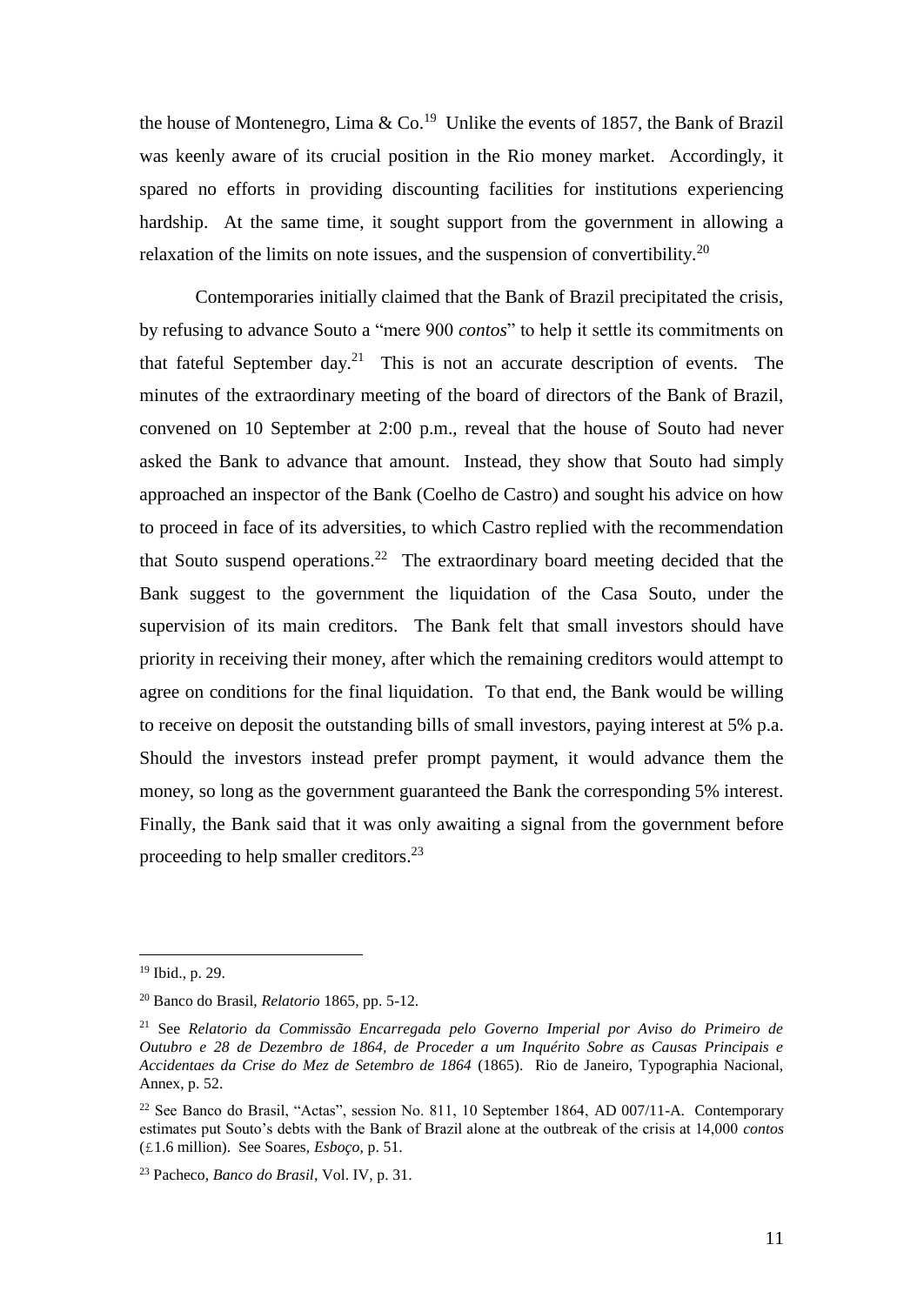The next day, the president of the Bank of Brazil presented this proposition to the recently-appointed Prime Minister, Francisco José Furtado. After hearing the joint session of the Finance and Justice standing committees of the Council of State, the government stated that it was in principle sympathetic to the idea and would do its utmost to help the Bank. However, it alleged that it could not go ahead with the liquidation, for this would give rise to a conflict between the 'constituted powers'.<sup>24</sup> Later that night, the Ministers of Finance and Agriculture went over to the headquarters of the Bank of Brazil. Although acknowledging the gravity of the situation, they argued that the government could not commit itself to any "extralegal" rescue operation unless the Bank could assure them of the final success. Obviously, it could not guarantee anything, and the meeting ended at 2:00 a.m. on 12 September without any decision being taken.<sup>25</sup> During the course of that day renewed appeals were made to the imperial government to take action to quell the panic. Once again the official position was one of indecision. The next day crowds gathered at the doors of the Bank of Brazil and demanded prompt redemption of its notes in gold. Several *casas bancárias* decided to shut that day, signalling their incapacity to honour payments any further. At the sight of the throng outside, which prevented the entrance of its president, and in the face of a clamour for gold that threatened its reserves, the Bank once again turned to the government. This time it requested the 'suspension of all payments in this market for 30 days, in view of the extraordinary and abnormal circumstances, so as to allow for, in the meantime, the adoption of the necessary measures demanded by commerce  $(...)$ <sup>26</sup>

The Bank of Brazil claimed that the sheer amount of discounts it had performed over the previous two days (close to 13,000 *contos*) could not be kept up for long without a severe loss of gold.<sup>27</sup> Furthermore, and in order to allow it to carry on its rediscounting activities with the *casas bancárias*, the Bank also sought an

<sup>24</sup> Banco do Brasil, "Actas", session No. 812, 12 September 1864, AD 007/11-A.

<sup>25</sup> Ibid*.*

<sup>&</sup>lt;sup>26</sup> Memorandum sent by the Bank of Brazil to the imperial government on 13 September, cited in Pacheco, *Banco do Brasil*, Vol. IV, p. 34. At the time the Bank had clearly broken the limits on its issues, its reserve fund amounting to 10.9 thousand *contos*, while outstanding issues exceeded 35.9 thousand *contos*. Ibid*.*, pp. 34-5.

<sup>27</sup> Between 12 and 14 September the *fundo disponível* lost almost 3,000 *contos*. "Banco do Brasil: Quadro do Troco Realizado em Moeda Metálica em Setembro de 1864", in the Annex to *Commissão de 1864*.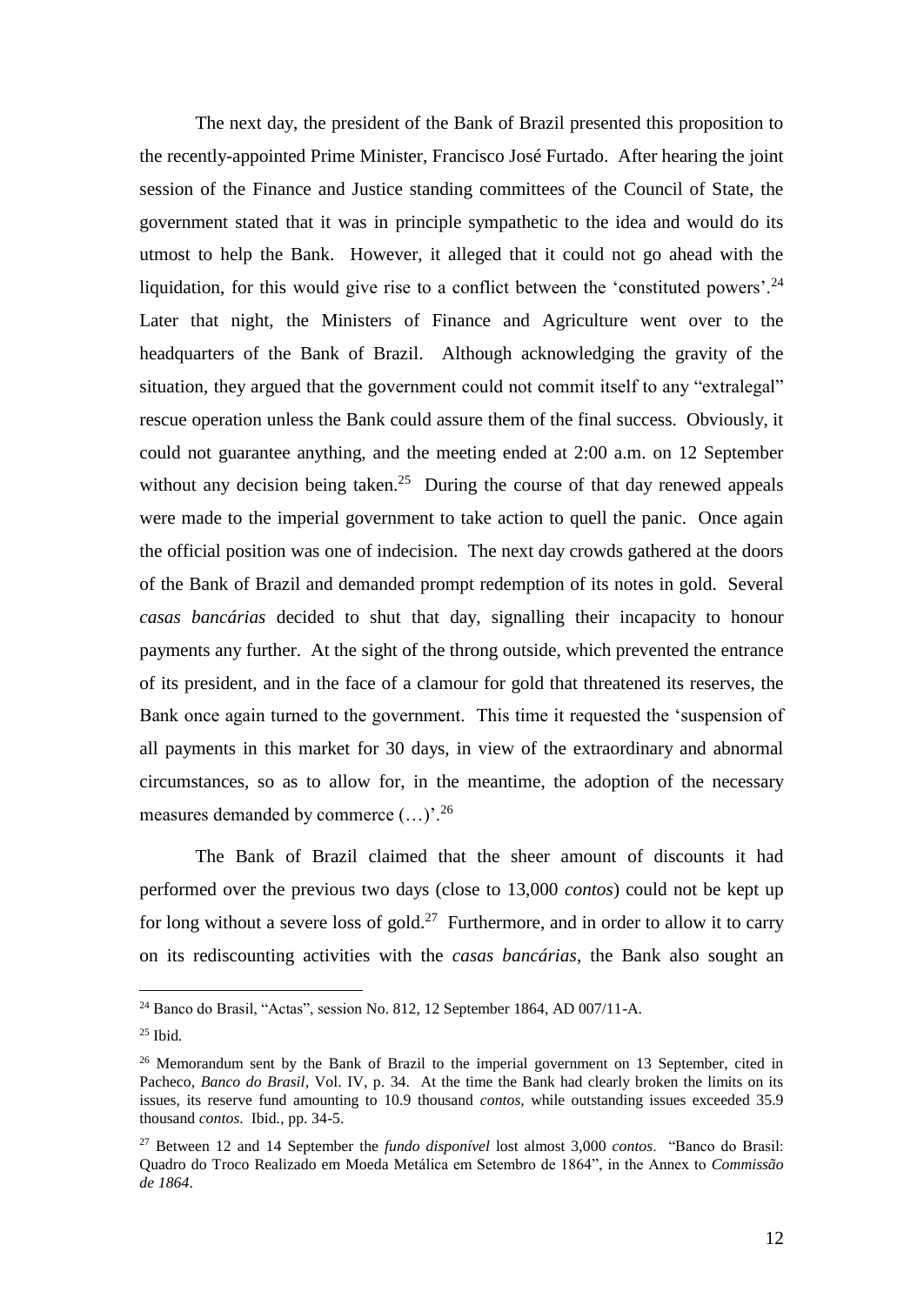extension of its issuing limit to three times the value in the reserve fund. The government allowed an increase in the Bank's leverage, through Decree 3306, 13 September. On the  $14<sup>th</sup>$  suspension of convertibility was also decreed 'for the time being', and Bank of Brazil notes were made legal tender in the provinces where they had been issued (Decree 3307).

On 15 September, the Bank and the Rural & Hipotecário sent a joint petition to the Emperor. They proposed that while the Legislative did not convene extraordinarily, the government supervise the process of liquidating banks with liabilities in excess of 10,000 *contos* and that had closed their doors.<sup>28</sup> In other words, both banks were urging the government to take an administrative act in order to tackle the crisis of confidence in the market.<sup>29</sup> On the same day, the views of the Justice and Finance standing committees of the Council of State were heard informally by the Emperor.<sup>30</sup> On the occasion, commissioners refused to sanction a step that would have implied going against commercial law, which established that it was up to the courts to decide on similar issues.

As tension in the market (and on the streets of Rio) rose, the Emperor decided to turn once again to his councillors in search of guidance. This time, the Justice and Finance Committee agreed with the suggestions put forth by the Bank of Brazil and the Rural & Hipotecário. The Conselho Pleno was held on the same day (16 September) at 21:00 and endorsed the opinion of the Committee. They consisted, basically, of enacting provisional rules for the liquidation of private banks, the appointment of inspectors to oversee liquidations, and the adoption of a 30 to 60-day moratorium on both bankruptcies and the payment of bills, *vales* and other commercial paper.<sup>31</sup> Accordingly, on 17 September the government issued Decree 3308, mandating a 60-day moratorium on all payments in the Court and province of Rio de Janeiro. Also, the discount rate at the Bank was increased from 8% to 9% on

<sup>28</sup> *Commissão de 1864*, Annex, p. 36.

<sup>&</sup>lt;sup>29</sup> As already noted, the Bank of Brazil had made a similar proposal the day after Souto & Cia. shut its doors, on 11 September, to no avail.

<sup>30</sup> J. Nabuco, *Um Estadista do Império* (Rio de Janeiro, Topbooks, 1997, 5th edn.), Vol. I, p. 468.

<sup>31</sup> J. H. Rodrigues (ed.), *Atas do Conselho de Estado* (Brasília, Senado Federal, 1978, 14 vols), Vol. V, pp. 393-7. Hereafter, *ACE.*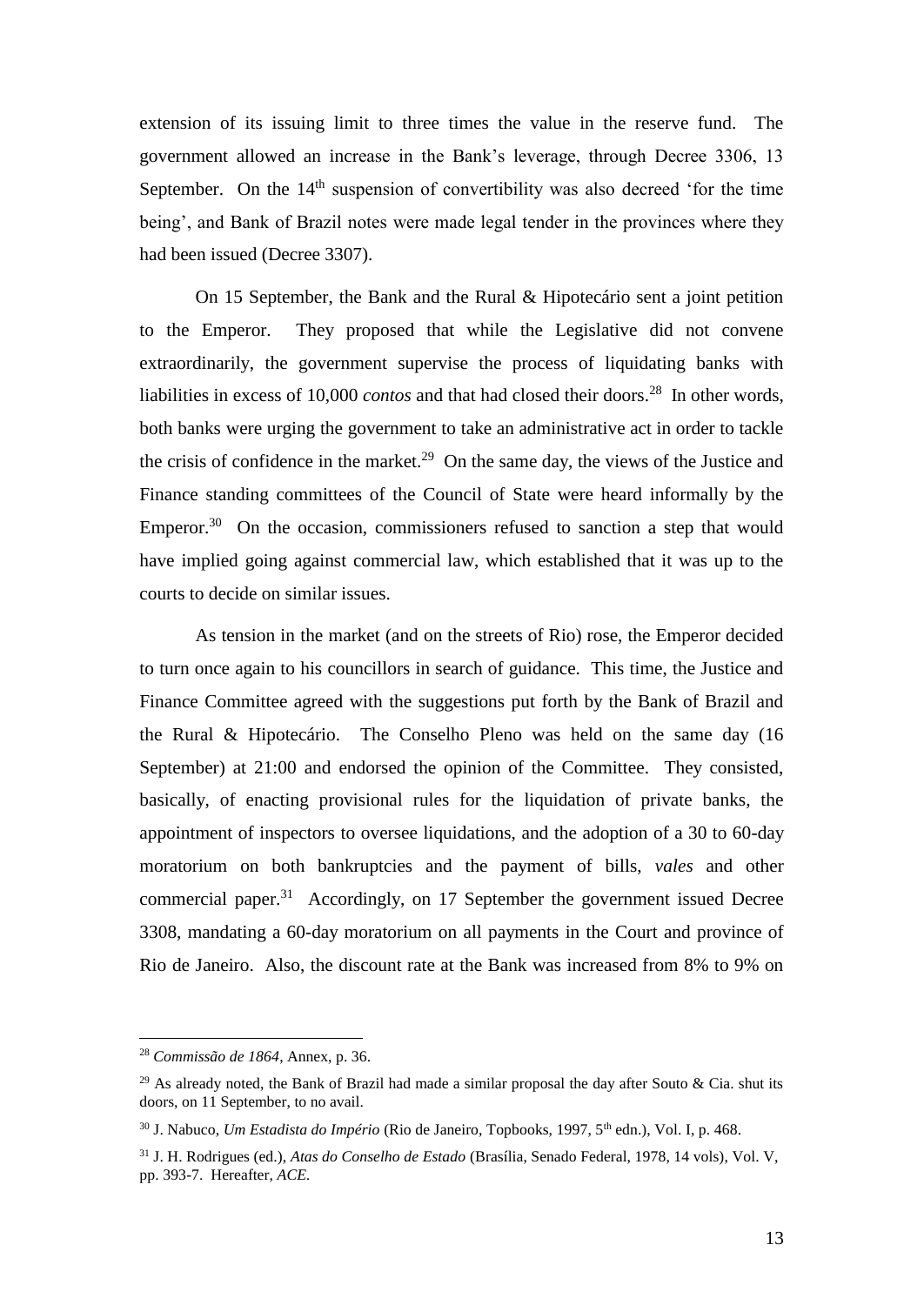26 September, then to 10% on 8 October, where it remained until 12 April 1865.<sup>32</sup> Monetary expansion was unequivocally pursued this time. Between August and September the total amount of Bank of Brazil notes in circulation increased by 30%, to 62.7 thousand *contos*.

<sup>32</sup> Figures are from the statistical Annex to *Commissão de 1864.*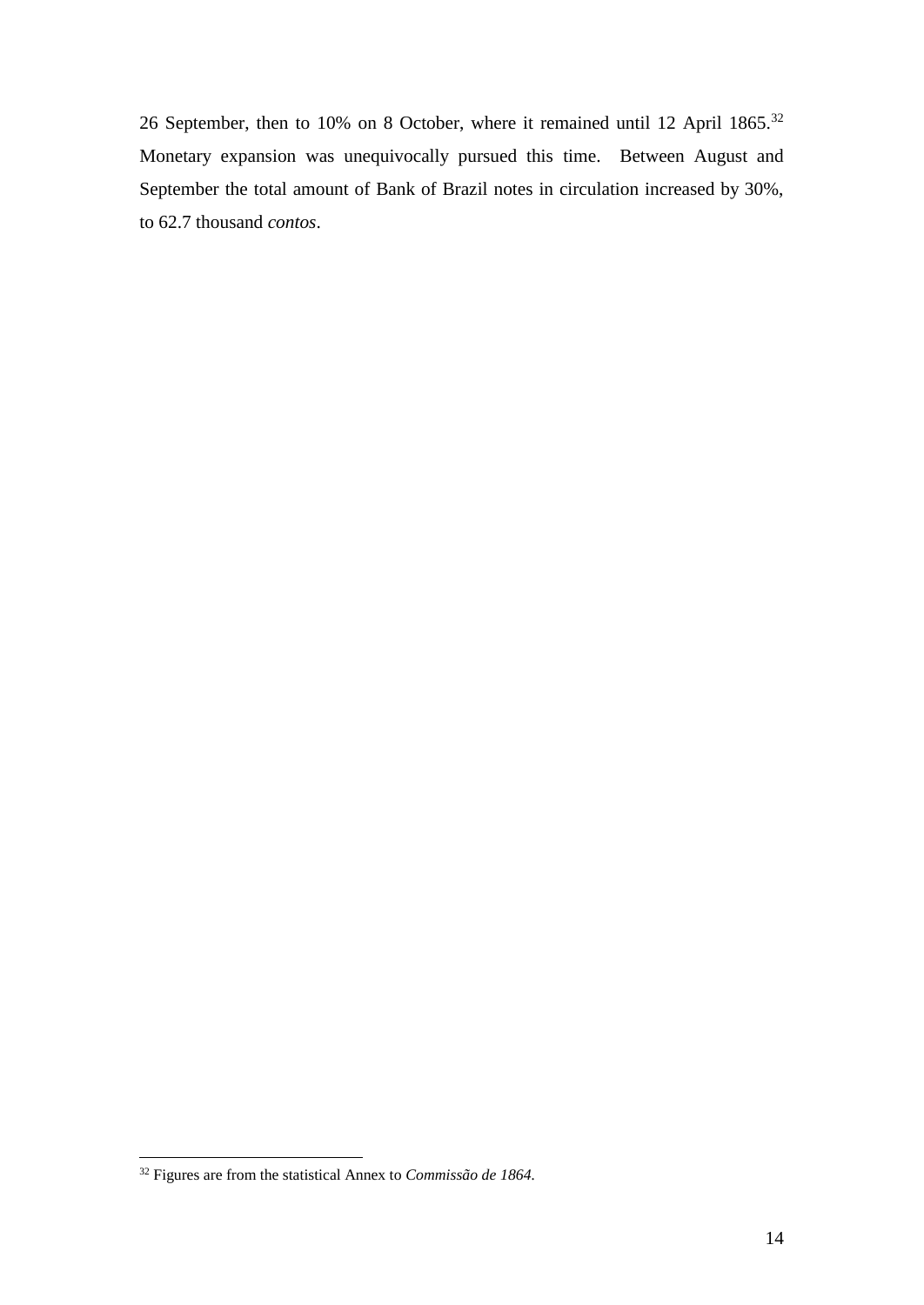#### **Table 2**

# **Bank of Brazil: Notes in Circulation and Portfolio Balances, July 1864 - June 1865**

|             | <b>Head Office</b> |                 | Caixas Filiais |                 | Total       |                 |  |
|-------------|--------------------|-----------------|----------------|-----------------|-------------|-----------------|--|
| Date        |                    |                 |                |                 |             |                 |  |
|             | Notes in           | Portfolio       | Notes in       | Portfolio       | Notes in    | Portfolio       |  |
|             | Circulation        | <b>Balances</b> | Circulation    | <b>Balances</b> | Circulation | <b>Balances</b> |  |
| 31 Jul 1864 | 25,260.5           | 37,831.3        | 23,785.1       | 4,447.3         | 49,045.6    | 42,278.6        |  |
| $31$ Aug    | 25,167.3           | 38.310.4        | 23,152.8       | 4,326.3         | 48,320.1    | 42,636.7        |  |
| 30 Sep      | 42,333.4           | 67,082.3        | 20,394.4       | 4,450.8         | 62,727.8    | 71,533.1        |  |
| 31 Oct      | 45,790.9           | 68,430.7        | 20,866.2       | 5,028.3         | 66,657.1    | 73,513.0        |  |
| $30$ Nov    | 45,035.5           | 68,408.6        | 22,042.2       | 5,341.2         | 67,077.7    | 73,749.8        |  |
| 31 Dec      | 43,168.0           | 63,975.6        | 23,270.5       | 6,025.0         | 66,438.5    | 70,000.6        |  |
| 31 Jan 1865 | 40,126.2           | 59,536.0        | 25,443.2       | 5,876.4         | 65,569.4    | 65,412.4        |  |
| 28 Feb      | 39,605.6           | 62,232.9        | 26,216.1       | 5,772.7         | 65,821.7    | 68,005.6        |  |
| 31 Mar      | 41,636.6           | 65,722.1        | 26,913.4       | 6,483.2         | 68,550.0    | 72,205.3        |  |
| 30 Apr      | 44,523.2           | 69,158.0        | 27,424.2       | 5,819.0         | 71,947.4    | 74,977.0        |  |
| 31 May      | 44,437.4           | 69,260.7        | 27,753.6       | 5,554.3         | 72,191.0    | 74,815.0        |  |
| $30$ Jun    | 45,139.4           | 74,237.6        | n.a.           | n.a.            | n.a.        | n.a.            |  |

## (in *contos*)

Notes:  $n.a. = data not available.$ 

<u>.</u>

Source: Banco do Brasil, *Relatorio Apresentado á Assembléa Geral dos Accionistas*, 1865 and 1866.

Most of this increase in outstanding note issues was accounted for by the operations of the head office of the Bank, which also discounted the bulk of commercial paper. $33$ The private bank of Bahia & Irmãos, for example, discounted approximately 10,000 *contos* with the Bank. The Rural & Hipotecário, Mauá, MacGregor, and Gomes & Filhos received, each, more than 5,000 *contos* from the Bank in order to meet the run on their own tills.<sup>34</sup> The Bank's portfolio, as a result, increased nearly 70% between August and September 1864, from 42.6 thousand *contos* to 71.5 thousand *contos*. According to an observer, the massive increase in its discounting operations forced the Bank's directors to spend the night of 14 September signing fresh notes to be put in circulation the following morning.<sup>35</sup>

Contemporaries disputed the impact of the government measures. For some, they succeeded in 'helping dissipate considerably the panic, while things got slowly

<sup>&</sup>lt;sup>33</sup> Provincial offices played a less prominent role in the provision of liquidity to the market, reflecting the marginal impact of the crisis outside Rio de Janeiro.

<sup>34</sup> *Commissão de 1864,* p. 73. The house of Bahia & Irmãos, and the Rural & Hipotecário endured the largest withdrawal of deposits during the crisis, 16,000 and 15,000 *contos*, respectively. Ibid.

<sup>35</sup> See *Banker's Magazine*, Vol. 24, November 1864, p. 1006.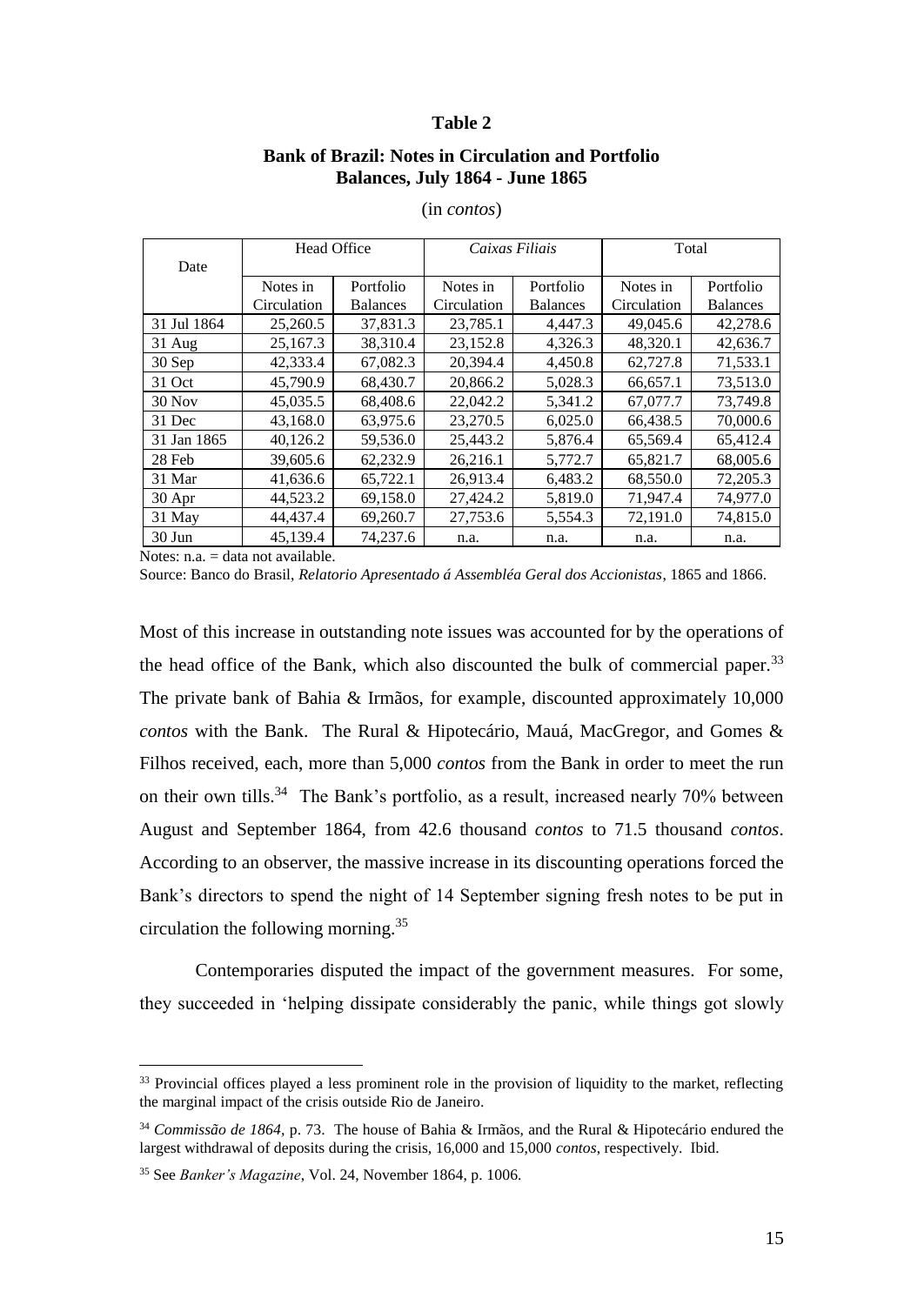back to normal'.<sup>36</sup> Others argued that 'the government's arbitrary measures provided a temporary truce', which in the end only benefited poorly managed banks.<sup>37</sup> Finally, it was claimed that 'the increased issues of the Bank and suspension of convertibility made the panic go away, and the crisis died from exhaustion  $(...)$ <sup>38</sup> These conflicting appraisals of the effectiveness of the measures adopted to deal with the crisis were to be expected. In essence, they reflected *a priori* views on the role of the market in "punishing" malpractice, against the opinion of those who deemed government intervention necessary in such cases. With hindsight, it appears that concerted action by Bank and government did indeed provide an environment where solvent, but illiquid, institutions could survive the turmoil. Be it as it may, the toll from the crisis was substantial, claiming some of the largest private banks in Rio.<sup>39</sup>

# **3 - The Reactions Compared**

As seen in Section 2.1, in 1857 the government initially sought the assistance of the Bank of Brazil in staving off what amounted to a momentary balance of payments crisis. In this regard, it asked the Bank to intervene in the foreign exchange market, in order to prop up the value of the *milréis*. The Bank initially complied with the government's request but, a few weeks later, decided to retreat from the operation. The loss of gold from its reserves added to fears that its core business - bill discounting - would be affected, given the obligation to remain within the assigned ratio between reserves and note issue. The government, then, resorted to the services of the Mauá, MacGregor Bank, which succeeded in re-establishing the value of the currency at close to par. Mutual recrimination between government, Bank and members of the opposition in Parliament soon followed. The nature of the operation conducted by Mauá was challenged on both technical and ethical grounds. Many were

<sup>36</sup> *Jornal do Commercio*, cited in Pacheco, *Banco do Brasil*, Vol. IV, p. 39.

<sup>37</sup> Ibid*.*

<sup>38</sup> Testimony collected by the enquiry into the crisis of 1864, cited in Pacheco, *Banco do Brasil*, Vol. IV, p. 40.

<sup>&</sup>lt;sup>39</sup> It is worth remarking that the liabilities of A. J. Souto & Cia. amounted to about  $\epsilon$ 4 million, not far from the £5 million of Overend, Gurney, which failed in London two years later. This illustrates the extent of the damage caused to a market that was infinitely smaller than London. See M. de P. Abreu and L. A. C. do Lago, "Property Rights and the Fiscal and Financial Systems in Brazil: colonial heritage and the imperial period", *Texto para Discussão*, Department of Economics, PUC-Rio, No. 370, August 1997, p. 49.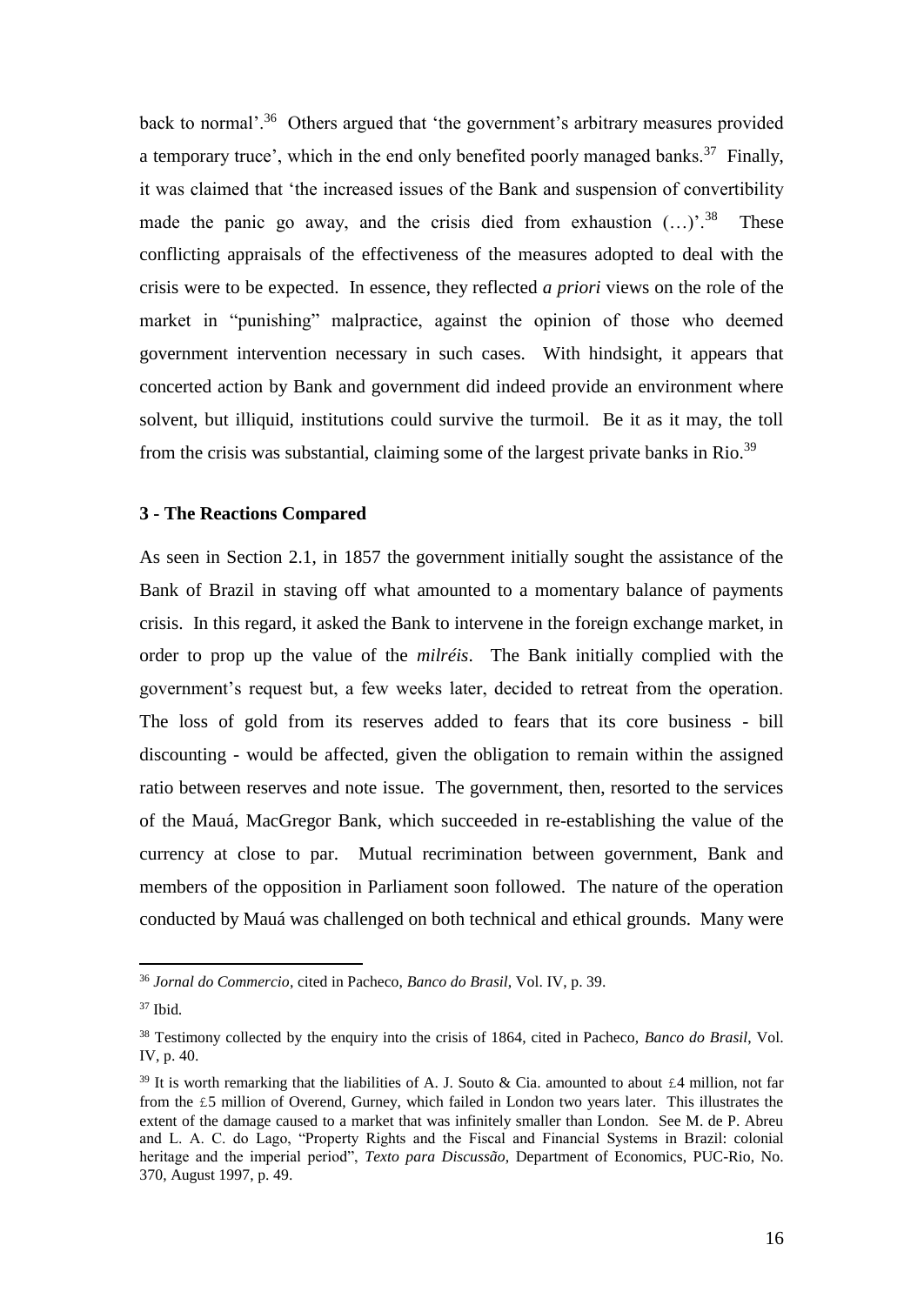unconvinced about the desirability of artificially sustaining the rate of exchange. Still others attacked Souza Franco for relying on Mauá, a personal friend, and not the Bank, to stave off the panic.

From then on, relations between the Bank of Brazil and the government would be soured. At the root of this lay the failure to agree on a "proto-central-bank" role for the institution.<sup>40</sup> Although the expression was seldom used at the time,  $41$ contemporaries were aware of the Bank's position as an agency at least partly responsible for seeing to the soundness of the currency. This was its "macro" function, to be achieved via convertibility and a rule that bound its note issues to gold reserves. An interrelated, "micro", function for this proto-central bank existed as well. It concerned the role of the Bank as a lender of last resort in times of crisis.<sup>42</sup> In practice, this meant abiding by what later came to be known as "Bagehot's rule" in case of market distress: (i) to lend freely; (ii) to banks that are distressed, but solvent; (iii) against collateral; and (iv) at a penal rate of interest. Insolvent banks should be allowed to fail, and help should be confined to banks facing a temporary lack of liquidity.

Though muddled by conflicting legislation, the Bank of Brazil was still expected to perform proto-central-bank functions. In part this was due to the sheer weight of the Bank in the banking sector and the size of its gold reserves. Nevertheless, years after its creation, it was still not clear how exactly the Bank was to exercise both its micro and macro functions. This was borne out by the events that followed the 1857 crisis. Still, there was a degree of learning by doing in action, as seen when the Souto crisis broke out, on 10 September 1864. On the occasion, the Bank clearly perceived its role as a lender of last resort to the market:

The retraction that many banks make, and the safety measures taken in moments of danger, render the situation even worse, just when, on the contrary, the expansion of (note) issues would be the only healthy and efficacious remedy. The most notable

<sup>&</sup>lt;sup>40</sup> The prefix "proto" is used to distinguish institutions such as the Bank of Brazil from modern-day central banks, which, amongst other things, regulate the money supply via control over commercial banks' reserve levels, and open market operations.

<sup>&</sup>lt;sup>41</sup> A major exception was the discussion by Souza Franco of the desirability of a "central bank", in his 1848 book. See B. de S. Franco, *Os Bancos do Brasil* (Brasília, Ed. da Universidade de Brasília, 1984), p. 84.

<sup>42</sup> See C. Goodhart, *The Evolution of Central Banks* (Cambridge, Mass., MIT Press, 1988), "Introduction".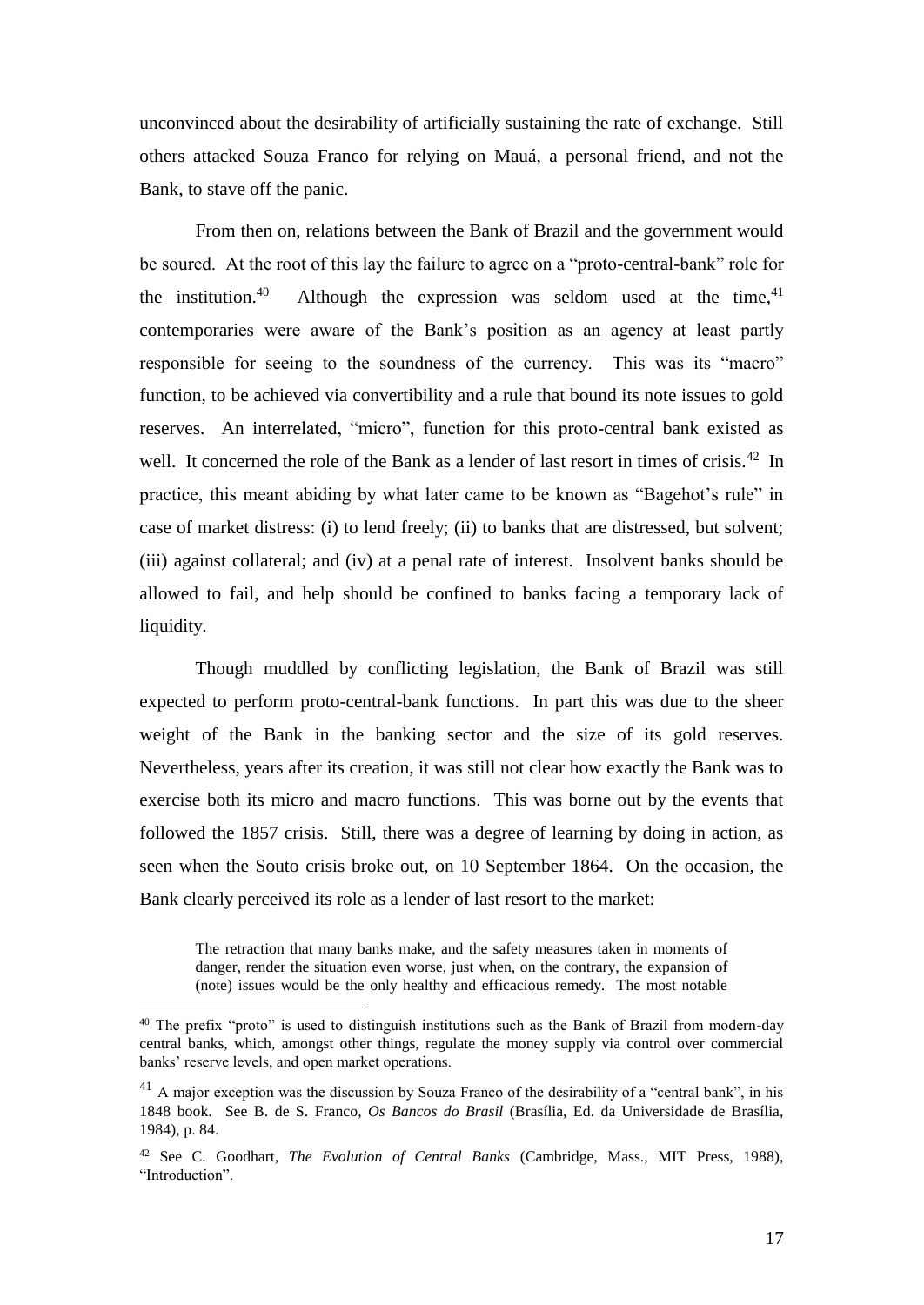crises can only be dominated, and overcome, when banks facilitate their resources, for in these circumstances the sole element of life is the circulating medium, which momentarily fills the void left by vanishing capital. The Bank of Brazil understood this and, in order to provide the necessary assistance to commerce, had to increase its issues considerably.<sup>43</sup>

In 1864, unlike 1857, the institutions needed to deal with the crisis were partly present, in the shape of a Bank of Brazil that was much more aware of its potential role as a lender of last resort and, accordingly, acted swiftly. True, on the part of the government there was vacillation, as evidenced by the Council of State's initial dismissal of the need for extraordinary measures to deal with the crisis. However, after just a few days the government reconsidered its initial position and issued Decrees 3306 and 3307 granting the Bank, respectively, permission to increase its issues and suspend convertibility. Between 10 and 20 September the Bank of Brazil provided advances in the order of 30,000 *contos* (£3.3 million) to the banking system, both to domestic and foreign institutions.<sup>44</sup> For its part, the government finally enacted legislation mandating a moratorium on the initiation of bankruptcy procedures, as well as on the payment of bills, *vales* and obligations in general. However arbitrary (and illegal), these measures - in conjunction with the lender of last resort role of the Bank - helped shelter the market from even more dire consequences. A summary table reveals the different underlying behaviour of agents and the contrasting effects of the 1857 and 1864 crises.

<sup>43</sup> Cf. "Representação da Directoria do Banco do Brasil", in *Proposta do Poder Executivo sobre o Meio Circulante e Documentos Relativos Mandados Publicar para Serem Presentes á Assembléa Geral Legislativa* (Rio de Janeiro, Typ. Nacional, 1866), p. 31.

<sup>44</sup> Figures presented by the president of the Bank, Cândido Batista de Oliveira, in a meeting of the Council of State, on 9 November 1864. See *ACE*, Vol. V, p. 401.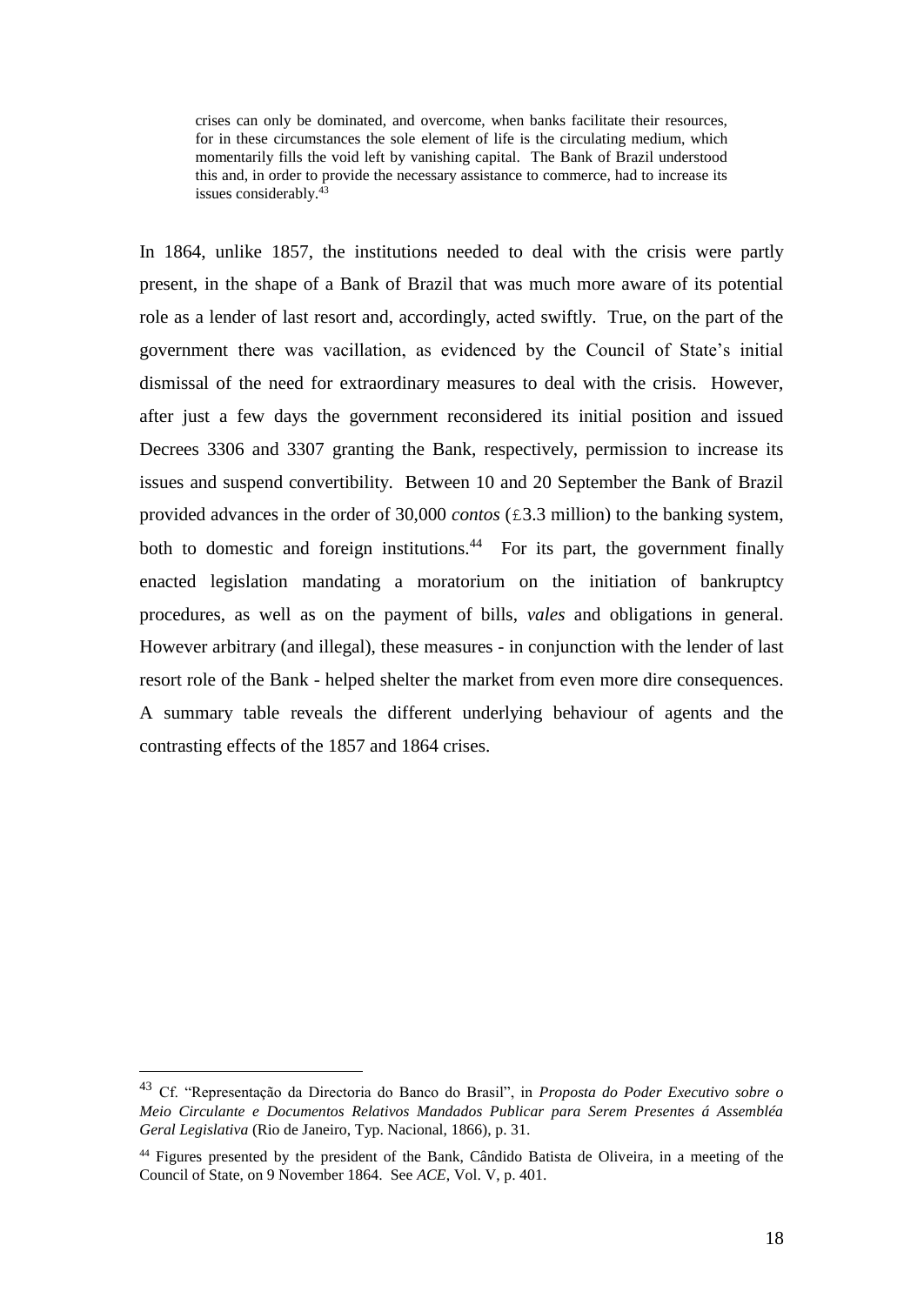#### **Table 3**

|  |  |  |  |  |  | Brazil: the 1857 and 1864 crises compared |
|--|--|--|--|--|--|-------------------------------------------|
|--|--|--|--|--|--|-------------------------------------------|

| 1857                                                                                                                                             |                                                      |                              |                                         | 1864                                                                                                                                            |                                        |                                                          |                                                    |                                                          |               |
|--------------------------------------------------------------------------------------------------------------------------------------------------|------------------------------------------------------|------------------------------|-----------------------------------------|-------------------------------------------------------------------------------------------------------------------------------------------------|----------------------------------------|----------------------------------------------------------|----------------------------------------------------|----------------------------------------------------------|---------------|
| Origin: "imported"                                                                                                                               |                                                      |                              |                                         | Origin: domestic                                                                                                                                |                                        |                                                          |                                                    |                                                          |               |
| Start: 13 November (arrival of news of the crisis in                                                                                             |                                                      |                              |                                         |                                                                                                                                                 |                                        |                                                          | Start: 10 September (Souto & Cia. shuts its doors) |                                                          |               |
| the United States)                                                                                                                               |                                                      |                              |                                         |                                                                                                                                                 |                                        |                                                          |                                                    |                                                          |               |
|                                                                                                                                                  | Treasury Notes in Circulation: approx.               |                              |                                         |                                                                                                                                                 | Treasury Notes in Circulation: approx. |                                                          |                                                    |                                                          |               |
|                                                                                                                                                  | 43,000 contos and declining                          |                              |                                         |                                                                                                                                                 |                                        | 28,000 contos and stable                                 |                                                    |                                                          |               |
| <b>Bank of Brazil</b>                                                                                                                            |                                                      |                              |                                         |                                                                                                                                                 | <b>Bank of Brazil</b>                  |                                                          |                                                    |                                                          |               |
| Outstanding Note Issues: averaged 50,000 contos in<br>the six months prior to the crisis; reduced to 40,000<br>contos at the end, in August 1858 |                                                      |                              |                                         | Outstanding Note Issues: averaged 47,000 contos in<br>the six months prior to the crisis; increased to more than<br>72,000 contos by April 1865 |                                        |                                                          |                                                    |                                                          |               |
|                                                                                                                                                  | Issuing Limit: at three times the reserve fund since |                              |                                         |                                                                                                                                                 |                                        | on 13 September 1864                                     |                                                    | Issuing Limit: increased to three times the reserve fund |               |
| April 1855                                                                                                                                       | Suspension of Convertibility: 27 November 1857 (at   |                              |                                         |                                                                                                                                                 |                                        |                                                          |                                                    | Suspension of Convertibility: 14 September 1864 (by      |               |
|                                                                                                                                                  | the initiative of the Bank, not the government)      |                              |                                         |                                                                                                                                                 | government decree)                     |                                                          |                                                    |                                                          |               |
|                                                                                                                                                  | Rate of Discount: raised from 8% to 10% on 15/12/57  |                              |                                         |                                                                                                                                                 |                                        | <b>Rate of Discount:</b> raised from 8% to 9% on 20/9/64 |                                                    |                                                          |               |
|                                                                                                                                                  |                                                      | increased to 11% on 23/12/57 |                                         |                                                                                                                                                 |                                        |                                                          |                                                    | increased to 10% on 8/10/64                              |               |
|                                                                                                                                                  |                                                      | lowered to 10% on 27/1/58    |                                         |                                                                                                                                                 |                                        |                                                          |                                                    |                                                          |               |
|                                                                                                                                                  |                                                      | lowered to 9% on 19/2/58     |                                         |                                                                                                                                                 |                                        |                                                          |                                                    |                                                          |               |
| Monetary Indicators (% change on previous quarter)                                                                                               |                                                      |                              |                                         |                                                                                                                                                 |                                        | Monetary Indicators (% change on previous quarter)       |                                                    |                                                          |               |
| period                                                                                                                                           | $\mathbf H$                                          | $\mathbf{M1}$                | R/D                                     | C/M1                                                                                                                                            | period                                 | $\mathbf H$                                              | M1                                                 | R/D                                                      | C/M1          |
| 1857 I                                                                                                                                           | 6.4                                                  | 8.1                          | $-1.1$                                  | 1.1                                                                                                                                             | 1864 I                                 | 2.7                                                      | 1.2                                                | $-9.7$                                                   | 8.8           |
| 1857 II                                                                                                                                          | 3.1                                                  | 6.6                          | $-34.2$                                 | $-0.9$                                                                                                                                          | 1864 II                                | 0.0                                                      | 1.9                                                | 1.9                                                      | $-4.9$        |
| 1857 III                                                                                                                                         | 2.3                                                  | 7.9                          | $-50.6$                                 | $-4.4$                                                                                                                                          | 1864 III<br>1864 IV                    | 15.2                                                     | 11.0                                               | 21.2                                                     | 0.0           |
| 1857 IV                                                                                                                                          | 2.0                                                  | 2.3                          | $-28.1$                                 | $-3.7$                                                                                                                                          |                                        | 3.4                                                      | 3.6                                                | $-14.6$                                                  | 7.5           |
| 1858 I                                                                                                                                           | $-10.1$                                              | $-11.6$                      | 25.3                                    | $-1.6$                                                                                                                                          | 1865 I                                 | 2.0                                                      | 4.3                                                | $-23.4$                                                  | 2.3           |
| $1858~\mathrm{II}$<br>1858 III                                                                                                                   | 9.4<br>$-6.8$                                        | 11.3<br>$-3.5$               | $-12.4$<br>$-8.4$                       | $-0.1$<br>$-7.0$                                                                                                                                | 1865 II<br>1865 III                    | 3.3<br>0.6                                               | $-0.6$<br>4.1                                      | 21.3<br>$-10.8$                                          | 3.4<br>$-4.2$ |
| 1858 IV                                                                                                                                          | 6.2                                                  | 1.0                          | 28.8                                    | 4.1                                                                                                                                             | 1865 IV                                | 4.1                                                      | 4.5                                                | $-21.3$                                                  | 3.7           |
|                                                                                                                                                  |                                                      |                              |                                         |                                                                                                                                                 |                                        |                                                          |                                                    |                                                          |               |
| Rate of Exchange (in pence per milréis)                                                                                                          |                                                      |                              | Rate of Exchange (in pence per milréis) |                                                                                                                                                 |                                        |                                                          |                                                    |                                                          |               |
| Oct-Nov 1857: above par (27d)                                                                                                                    |                                                      |                              | Jul-Sep 1864: above par (27d)           |                                                                                                                                                 |                                        |                                                          |                                                    |                                                          |               |
| Dec 1857: 26 1/4 (high) 23 1/2 (low)                                                                                                             |                                                      |                              | Oct 1864: 27 1/4 (high) 26 (low)        |                                                                                                                                                 |                                        |                                                          |                                                    |                                                          |               |
| Jan 1858: 25 ¼ (high) 24 (low)                                                                                                                   |                                                      |                              |                                         | Nov 1864: 26 3/4 (high) 25 7/8 (low)                                                                                                            |                                        |                                                          |                                                    |                                                          |               |
| Feb 1858: 25 (high) 24 (low)                                                                                                                     |                                                      |                              |                                         | Dec 1864: $26\frac{1}{2}$ (high) 26 (low)                                                                                                       |                                        |                                                          |                                                    |                                                          |               |
| Mar 1858: 25 1/2 (high) 22 3/4 (low)                                                                                                             |                                                      |                              |                                         | Jan 1865: 26 $1/8$ (high) 25 $\frac{3}{4}$ (low)                                                                                                |                                        |                                                          |                                                    |                                                          |               |
| Apr-May 1858: 25 1/2                                                                                                                             |                                                      |                              |                                         | Feb 1865: 26 (high) 25 5/8 (low)                                                                                                                |                                        |                                                          |                                                    |                                                          |               |
| June 1858: 27 (high) $25\frac{1}{2}$ (low)                                                                                                       |                                                      |                              |                                         | Mar 1865: 26 (high) 25 3/4 (low)                                                                                                                |                                        |                                                          |                                                    |                                                          |               |
| July 1858: 27 (high) 25 1/2 (low)                                                                                                                |                                                      |                              |                                         |                                                                                                                                                 | April 1865: 26 (high) 25 (low)         |                                                          |                                                    |                                                          |               |

Notes: Monetary indicators are as follows:  $H = high$ -powered money (monetary base);  $M1 =$  currency held by the public + demand deposits; R/D = bank reserves as a proportion of demand deposits; and C/M1 = currency held by the public as a proportion of money supply.

Sources: Monetary data from IBGE, *Estatísticas Históricas do Brasil* (Rio de Janeiro, IBGE, 1987). Bank of Brazil figures from Banco do Brasil, *Relatorio Apresentado á Assembéa Geral dos Accionistas pelo Presidente do Banco* - 1858 and 1865. Exchange rates from Junta de Corretores de Fundos Públicos da Cidade do Rio de Janeiro, "Livro de Registro Official de Cotações de Títulos e Valores", various volumes.

Reactions to the 1857 and 1864 crises were clearly different, not only on the part of the government, but also of the Bank of Brazil and the public at large. To begin with, suspension of convertibility in 1857 was decided unilaterally by the Bank of Brazil, and implemented a full two weeks after the initial run on banks in Rio. Continued depletion of its reserve fund, in an attempt to defend the (now floating) rate of exchange by selling drafts in the market, forced the Bank (specially its head office) to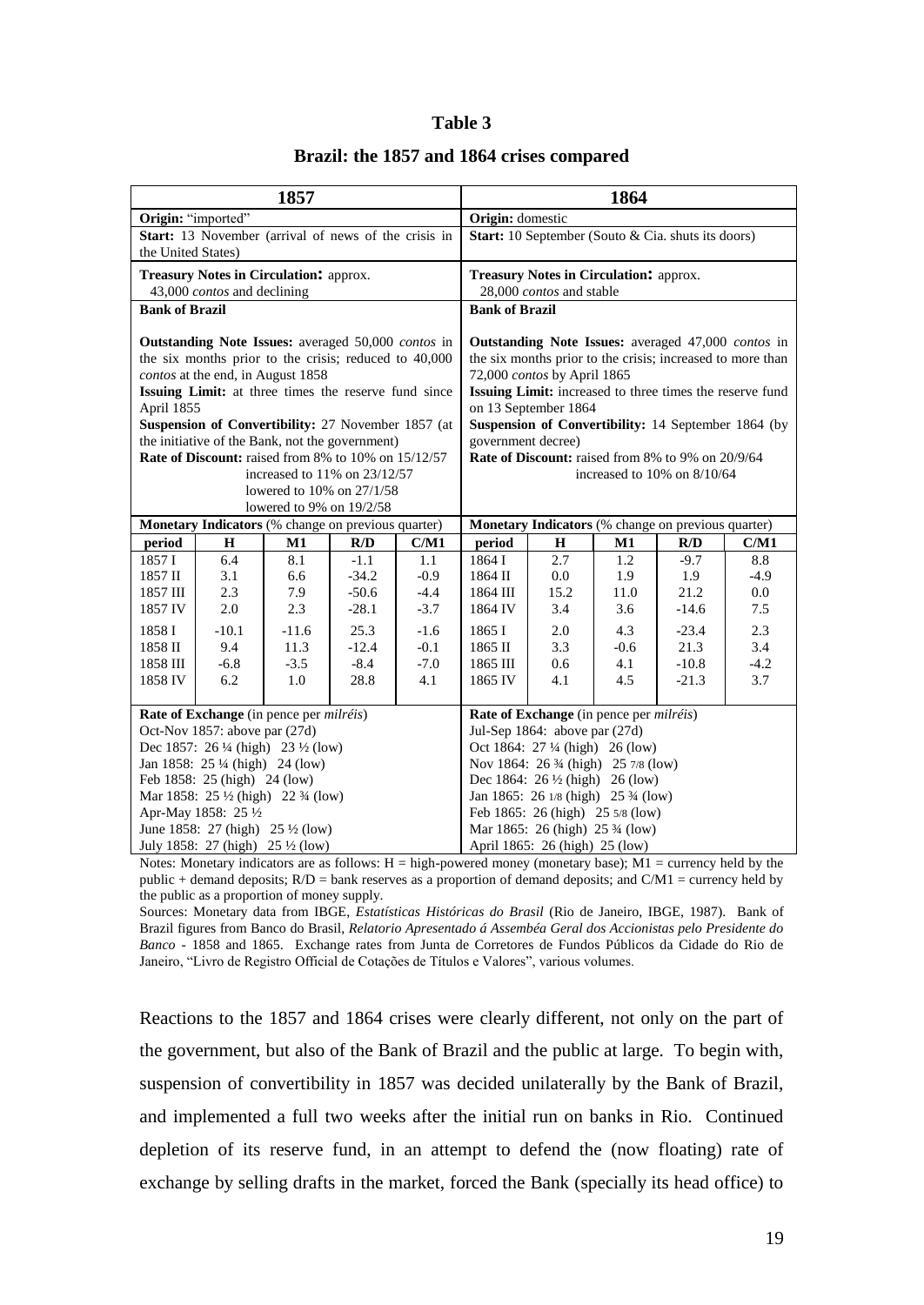contract its note issue sharply. This serves to highlight one of the peculiarities of the rules that governed note issues in Brazil. The statutes of the Bank of Brazil stipulated a ratio between its note issues and the amount of gold and Treasury paper in its reserve fund. The ratio itself varied over time, from 2:1 to 4:1, depending on the desire to increase or decrease liquidity in the market. Yet, the requirement that issues of the Bank maintain some proportion to its reserves was never abandoned altogether. Not even during times of crisis, as the 3:1 limit was not relaxed in 1857. Consequently, the Bank was constrained in its efforts to tackle the crisis. Indeed, although loss of gold from redemption was precluded via suspension of convertibility, it would continue to occur as a result of the sale of drafts, used to defend the rate of exchange. Therefore, the rules under which the Bank was forced to operate placed it in an awkward position. If it used its gold reserves to defend the currency - as the government expected it to do - it would necessarily have to reduce its issues, which were a proportion of these (dwindling) reserves. Bill discounting would therefore suffer, damaging the Bank's core business. Macroeconomic considerations (defence of the *milréis*) and its private interests (note issues) were clearly at odds.

Meanwhile, withdrawal of Treasury notes from circulation proceeded as usual, reducing liquidity even further. As a result, both the monetary base and M1 declined sharply in the first quarter of 1858. Throughout, the Bank's discount policy was erratic. In November and December 1857, it initially increased both discounting operations and interest rates, which rose from 8% to 11%. Nevertheless, soon after negotiations with the government collapsed, the Bank changed policy, charging a lower rate of interest on a shrinking volume of discounts. The reserve/deposits ratio increased in the first quarter of 1858, reflecting the cautious mood on the part of the banking system as a whole. The parallel decrease in the public's liquid holdings - as captured by the drop in the C/M1 ratio - was not enough to compensate the actions of the banking system, rendering the monetary contraction inevitable. Finally, it was only after the rescue operation undertaken by Mauá bore fruit, in mid-1858, that the rate of exchange returned to par.

In September 1864, meanwhile, after the initial indecision as to the powers to be allowed the Bank, the government raised the Bank's issuing limit. Suspension of convertibility followed almost immediately, as decreed by the government. Contrary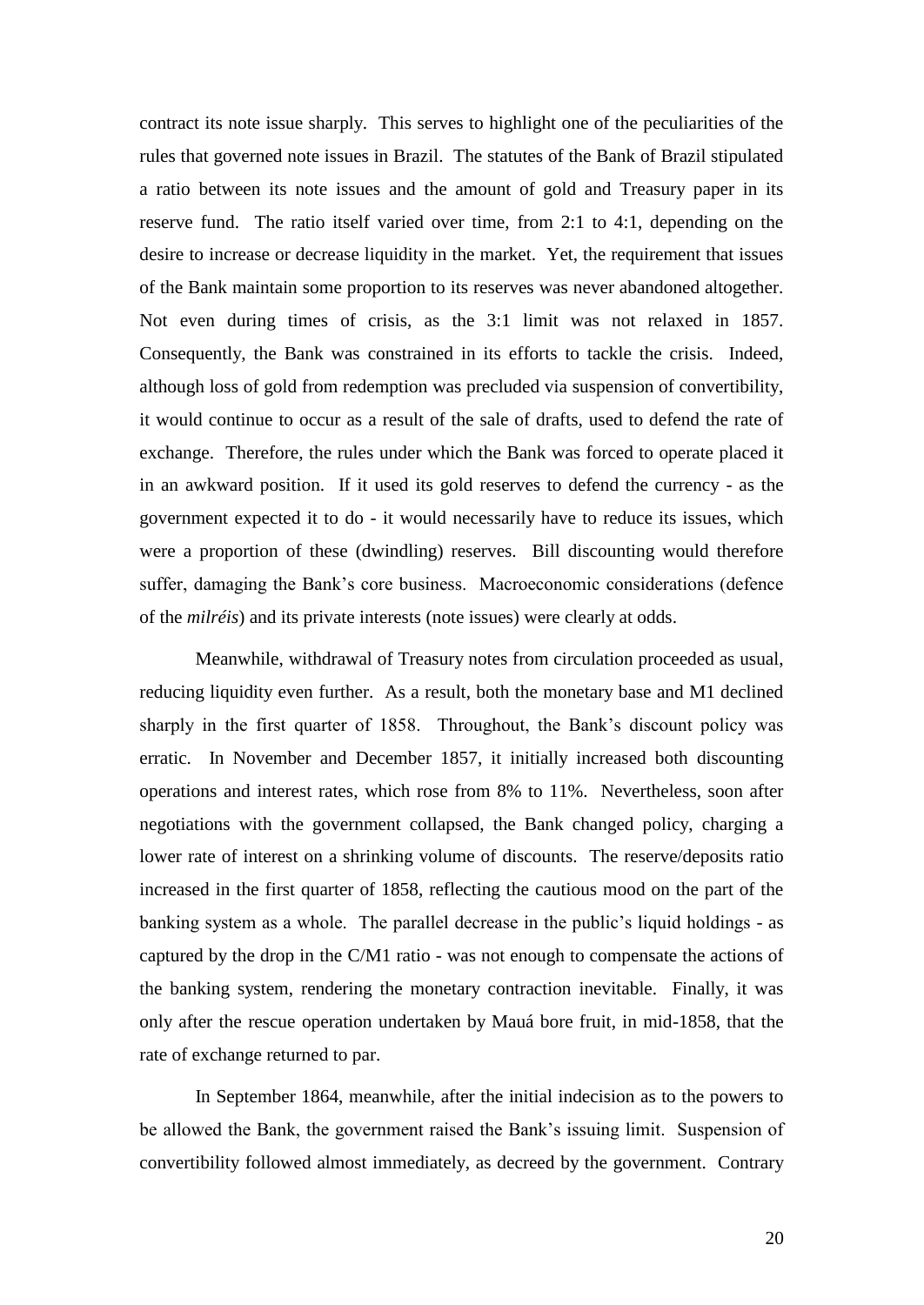to its course of action in 1857, this time the Bank of Brazil increased its discounting activities massively. It provided much-needed liquidity to the market, at high interest rates, thus acting as a true lender of last resort. Increases in high-powered money in the wake of the Souto crisis were sufficient not to be annulled by both the greater reserve ratio at the banks and the public's preference for holding cash, which could have dampened the monetary expansion. Also, the extent of the assistance furnished by the Bank, combined with the extraordinary bankruptcy legislation enacted by the government, helped to calm the market. The reaction was seen to be unequivocally counter-cyclical, and consistent, unlike the mixed signals sent out by both government and Bank in 1857. The fall in the exchange was correspondingly much milder than in the previous crisis<sup>45</sup> and exchange-rate volatility was also reduced. In spite of this, losses due to the Souto Crisis at the end of March 1865 were put at 65 to 70 thousand *contos* (£7.5 million) in the city of Rio, where twenty-five businesses went bankrupt.

As seen above, in both 1857 and 1864 suspension of convertibility was opted for. This has been portrayed as amounting to an exercise in conscious countercyclical policies.<sup>46</sup> Yet, it was shown that in 1857 the decision to discontinue redemption of notes for gold was taken unilaterally by the Bank of Brazil, not the government. The latter actually blamed this move for the subsequent depreciation of the *milréis*. Suspension was strictly a protective measure employed to safeguard the Bank's reserve fund, not a deliberate effort to shelter the domestic economy from deflation, as often happened in similar circumstances in Europe and the United States. In 1864, by contrast, Bank and government worked closely to fight the crisis. Suspension of convertibility and extension of the Bank's issuing limits were clearly seen as essential components of a set of measures designed to provide *casas bancárias* with the funds they needed to honour deposits.<sup>47</sup> In a sense, by assisting the market policymakers were indeed pursuing a counter-cyclical policy. Had they failed to enact extraordinary bankruptcy legislation, and maintained convertibility of Bank of

<sup>&</sup>lt;sup>45</sup> Subsequent deterioration of the rate of exchange can be imputed to the continuing monetary expansion that accompanied the escalation of the Paraguayan War.

<sup>46</sup> See C. M. Peláez, "The Theory and Reality of Imperialism in the Coffee Economy of Nineteenth-Century Brazil", *Economic History Review* (2<sup>nd</sup> series), Vol. 29, No. 2, May 1976, pp. 276-90.; and, less emphatically, Schulz, *A Crise*, Chapter 2.

<sup>47</sup> Banco do Brasil, "Actas", sessions of 12, 13, and 14 of September 1864, AD 007/11-A.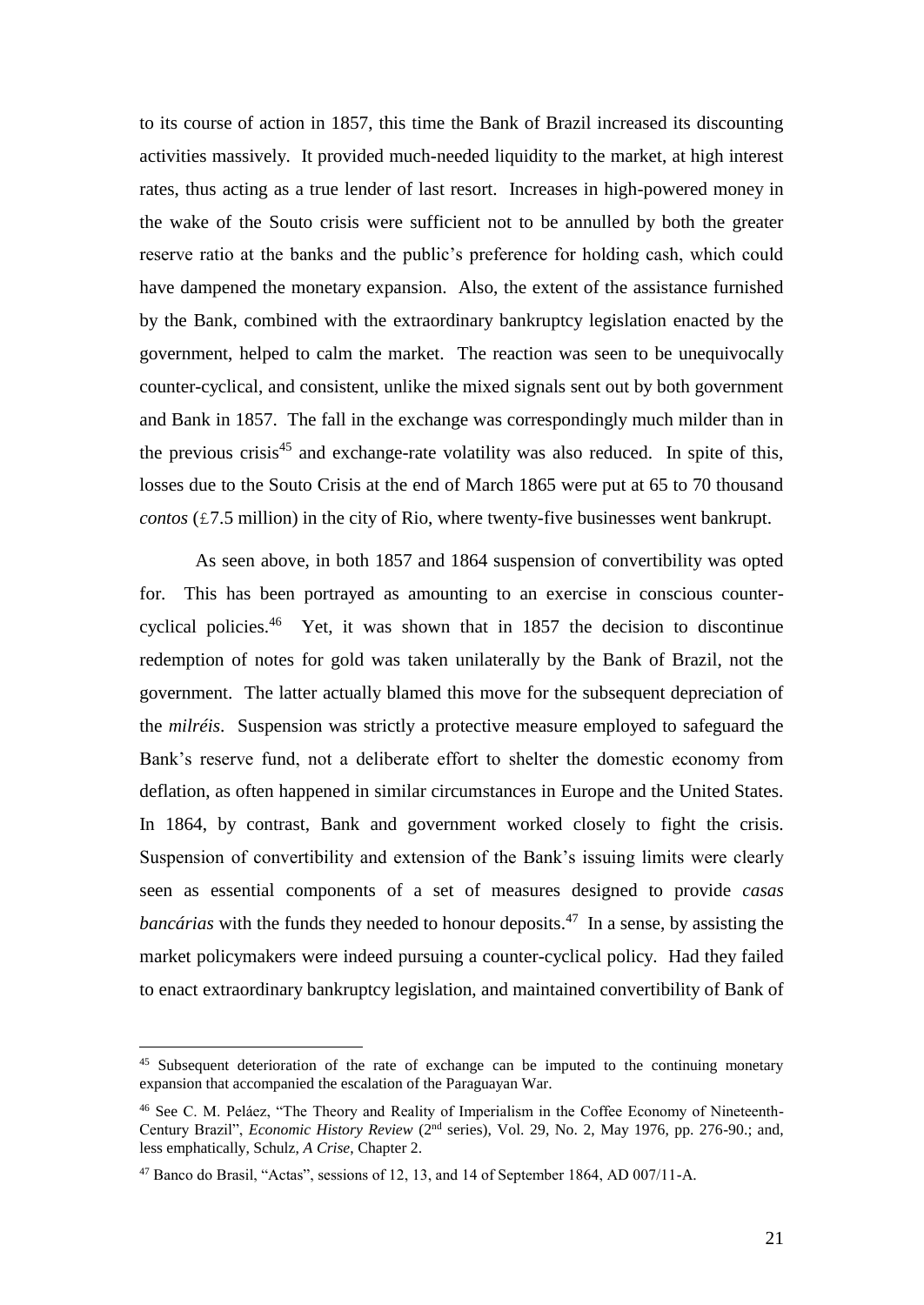Brazil notes, assistance to the market would have been greatly impaired, and losses been even greater.

# **4 - Conclusions**

Overall, then, reaction to the 1857 and 1864 crises were undoubtedly different. As a matter of fact, the nature of the two episodes was distinct. The first crisis, as noted, had been "imported". It consisted of a momentary balance of payments crisis, caused by falling export revenues and the drying-up of international commercial credit. The ensuing panic led to massive purchases of sterling, which triggered a speculative attack on the *milréis*. With hindsight, the government's reaction, by trying to defend the rate of exchange, appears to have been correct. Unlike, say, a crisis resulting from a permanent shock in the country's terms of trade, the events of 1857 were transitory. Mauá perceived this at the time, hence his success in restoring the value of the exchange rate after conditions in the international economy resumed their natural state. The decision by the Bank of Brazil to abandon its part in the defence of the currency is also understandable. Apart from legal aspects surrounding its duties as a guarantor of currency stability, which had not yet been cleared up, the Bank's position was greatly limited by the rule that bound its note issues to the reserve fund. The Mauá, MacGregor Bank did not suffer from a similar constraint. In the end, therefore, despite the failure of Bank and government to operate in tandem, both domestic and external balances were restored. Had there been more co-ordination, and were the Bank free from constraints on its note issues, perhaps the international crisis would not have lasted so long in Brazil.

In 1864, on the other hand, the crisis was largely of a domestic nature. It amounted to a commercial crisis, basically resulting from unsound operations carried out by *casas bancárias*. <sup>48</sup> Response to the crisis from both the government and the Bank of Brazil was far superior to that in 1857. The government, by adopting extraordinary bankruptcy legislation and by relaxing the rules that constrained the operations of the Bank; in particular, the requirement of convertibility and issuing limits. At the same time, the Bank's role as lender of last resort was readily acknowledged. Convertibility was suspended, and Bagehot's rule followed.

<sup>48</sup> This point is explored in detail in Chapters 4 and 7 of my doctoral thesis.